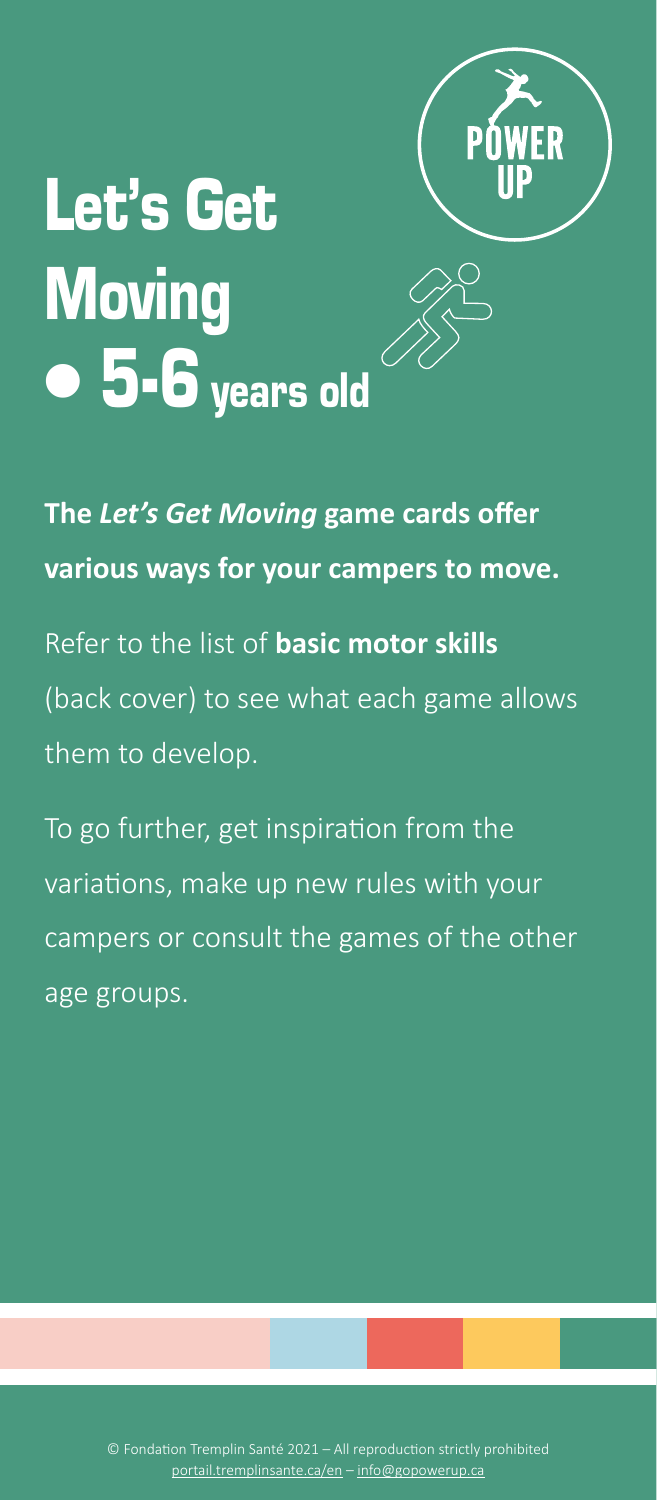| ł<br>l                |
|-----------------------|
|                       |
| ١<br>ׇ֓               |
| ï                     |
| I<br>l<br>I           |
| l                     |
|                       |
|                       |
| ï<br>j                |
|                       |
|                       |
|                       |
| l<br>۱                |
| j                     |
|                       |
| j<br>I                |
| ł<br>ï                |
|                       |
|                       |
| ł                     |
|                       |
|                       |
| j                     |
| ֕                     |
| Ï                     |
|                       |
|                       |
| i<br>i                |
|                       |
|                       |
| h                     |
| ł<br>١                |
| ï                     |
| j                     |
| ī<br>֬֕֕<br>I         |
| l<br>j<br>١           |
| ł<br>ï                |
| ŕ                     |
| I                     |
| l                     |
| ı<br>í                |
| ĭ                     |
|                       |
|                       |
| ۱<br>ì                |
| ł                     |
| ł<br>l                |
| j                     |
| i                     |
|                       |
| ï                     |
|                       |
| j<br>ī                |
| j<br>i<br>j           |
|                       |
| l<br>I                |
| ċ<br>i                |
| ć<br>į<br>ģ<br>Ï<br>í |

| r.<br>ï<br>J<br>÷ |  |
|-------------------|--|

play? Explore the *FUNdamentals to get moving!* tool on the Power Up portal.

| <b>Basic Motor Skills</b> |          |          |          |          |          |          | Game number |          |          |                       |          |          |          |          |
|---------------------------|----------|----------|----------|----------|----------|----------|-------------|----------|----------|-----------------------|----------|----------|----------|----------|
|                           |          |          | m        | đ        | Lη       | ١o       |             | $\infty$ | 6        | $10* 11* 12* 13* 14*$ |          |          |          |          |
| Run                       | $\times$ | ×        | $\times$ | $\times$ | $\times$ | $\times$ | $\times$    | ×        | ×        | ×                     | ×        | $\times$ |          | $\times$ |
| Jump                      | $\times$ |          | $\times$ | $\times$ | ×        |          |             | $\times$ |          | $\times$              | ×        |          |          |          |
| Gallop                    | $\times$ |          | $\times$ | $\times$ | $\times$ |          |             | $\times$ |          | $\times$              | ×        |          |          |          |
| Skip                      | $\times$ |          | $\times$ |          |          |          |             | $\times$ |          | $\times$              | ×        |          |          |          |
| Crawl                     |          | $\times$ |          | $\times$ | $\times$ |          |             | ×        |          | ×                     |          | $\times$ | ×        |          |
| Side skip                 | $\times$ |          | $\times$ | $\times$ | $\times$ |          |             | $\times$ |          | $\times$              | ×        |          |          |          |
| Rolling                   |          |          |          |          |          |          |             | ×        |          | ×                     |          |          |          |          |
| Static balance            |          | $\times$ |          |          |          | $\times$ | $\times$    |          | $\times$ | ×                     |          |          | $\times$ |          |
| Dynamic balance           | $\times$ | ×        | $\times$ |          | ×        | $\times$ |             | ×        | $\times$ | $\times$              | $\times$ |          | $\times$ | $\times$ |
| Dodge                     | $\times$ | $\times$ | $\times$ | $\times$ | $\times$ |          | $\times$    | $\times$ | $\times$ |                       | $\times$ |          |          | $\times$ |
| Catch                     |          |          | $\times$ |          |          |          |             |          |          |                       |          |          |          |          |
| Strike                    |          |          |          |          |          |          |             |          |          |                       |          |          |          |          |
| Throw                     |          |          | $\times$ |          |          |          | ×           |          |          |                       |          |          |          |          |
| Kick                      |          |          |          |          |          |          |             |          |          |                       |          |          |          | $\times$ |
| Dribble with hands        |          |          |          |          |          |          |             |          |          |                       |          |          |          |          |
| Dribble with feet         |          |          |          |          |          |          |             |          |          |                       |          |          |          | $\times$ |
|                           |          |          |          |          |          |          |             |          |          |                       |          |          |          |          |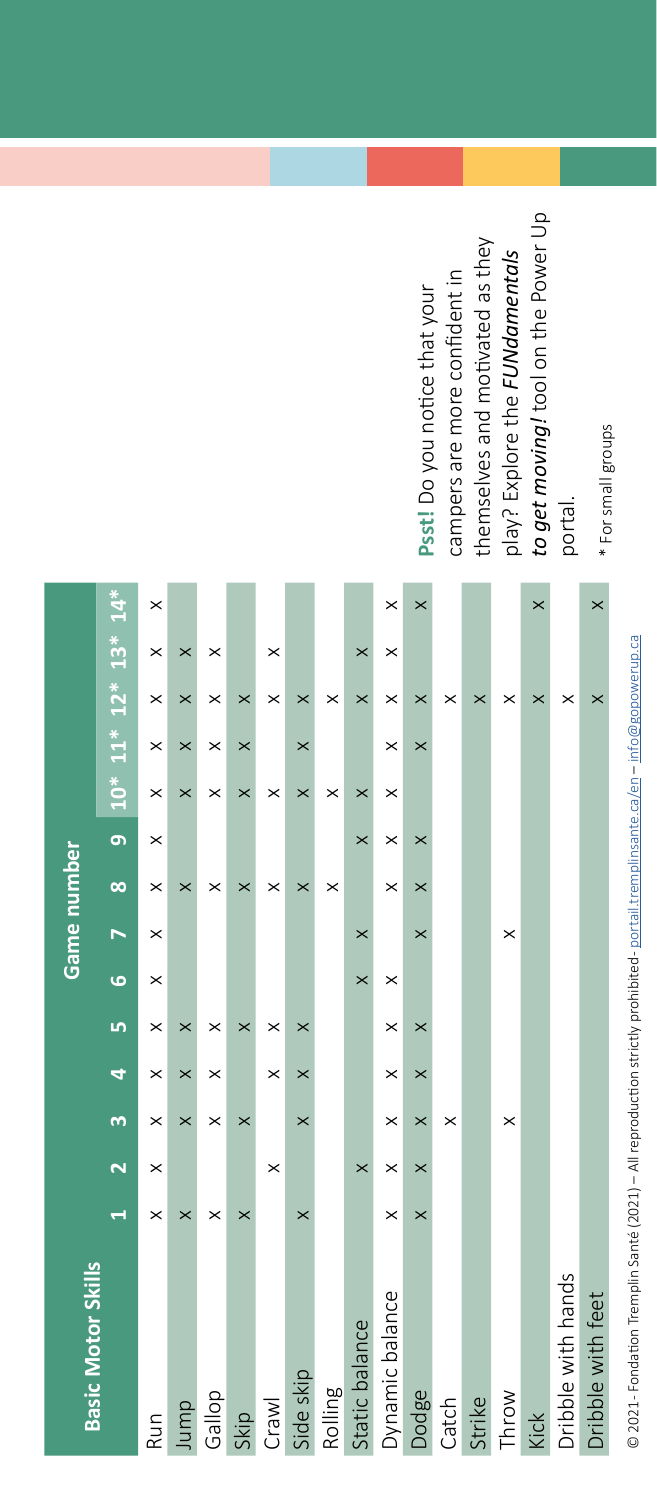



# 5-6 years old and Over

# Jumbo Rock-Paper-Scissors

| PARTICIPANTS:     | <b>10 TO 30</b>          |
|-------------------|--------------------------|
| TIME:             | <b>10 TO 20 MINUTES</b>  |
| VENUE:            | <b>INDOORS, OUTDOORS</b> |
| <b>INTENSITY:</b> | <b>MODERATE TO HIGH</b>  |
| EQUIPMENT:        | <b>FOUR CONES</b>        |

# Goal

Win the rock-paper-scissors duel and tag the players on the other team.

- 1. Divide the group into two. Using cones, delimit a protection zone.
- 2. Each team decides together which hand signal they will use in the rock-paper-scissors duel.
- 3. Once the choice has been made, the players line up in the middle of the playing area, facing the other team.
- 4. At the counselor's signal, the players loudly shout "ROCK-PAPER-SCISSORS!" and all together show the hand signal their team decided on beforehand.
- 5. The team that wins the duel then runs to tag the players on the other team.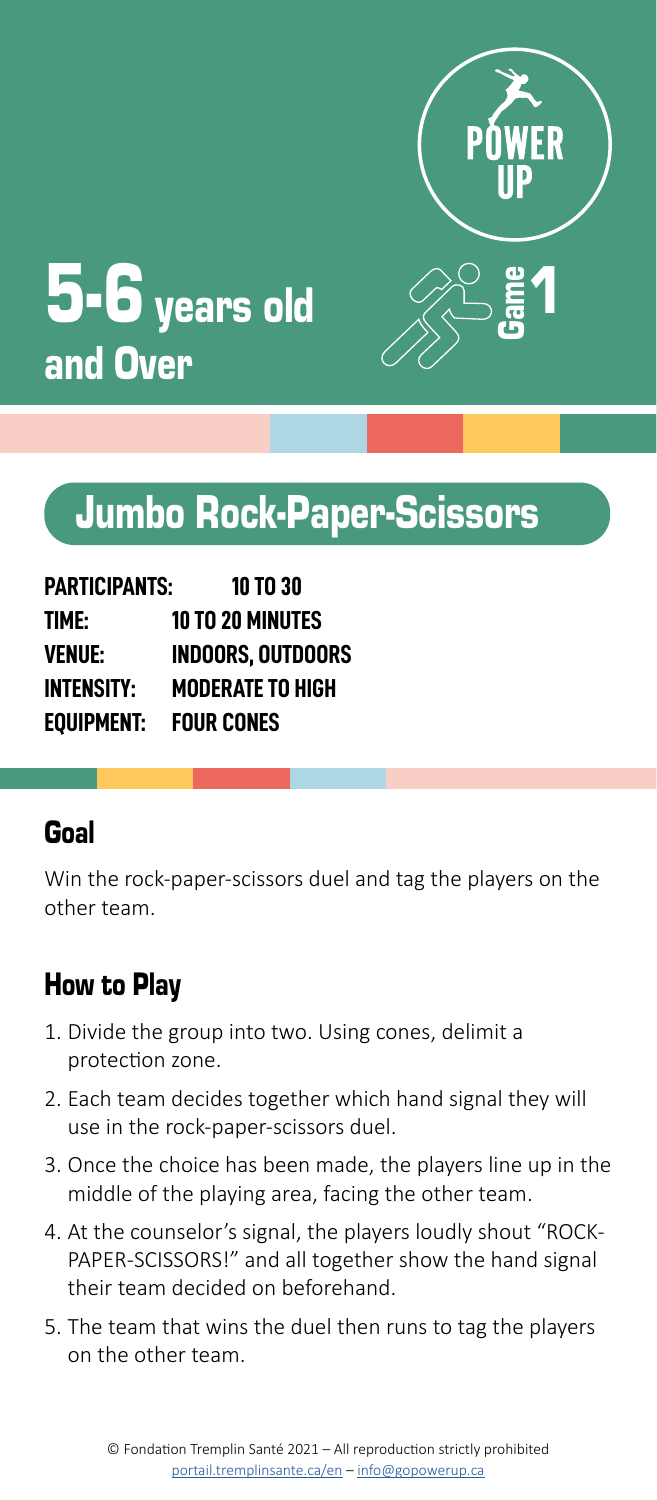- 6. The players on the losing team must run back to the zone marked with cones. They cannot get tagged in that zone. Players who get tagged before they reach the zone must switch to the other team.
- 7. Repeat the duels until there are only a few players left in one of the teams.

- Add movement options (skipping, hopping on one foot, etc.)
- Add a creative aspect by varying the theme (ball, water, fire, etc.)

# Tips & Tricks

The Rock-Paper-Scissors game can be used to form teams. Get the campers to stand in groups of two and play Rock/ Paper/Scissors. The winners make up the first team and the others form the second team. This can be done another time if the game requires 4 teams.

# Skills Developed

Running, Dodging, Jumping, Galloping, Skipping, Side skipping, Dynamic balance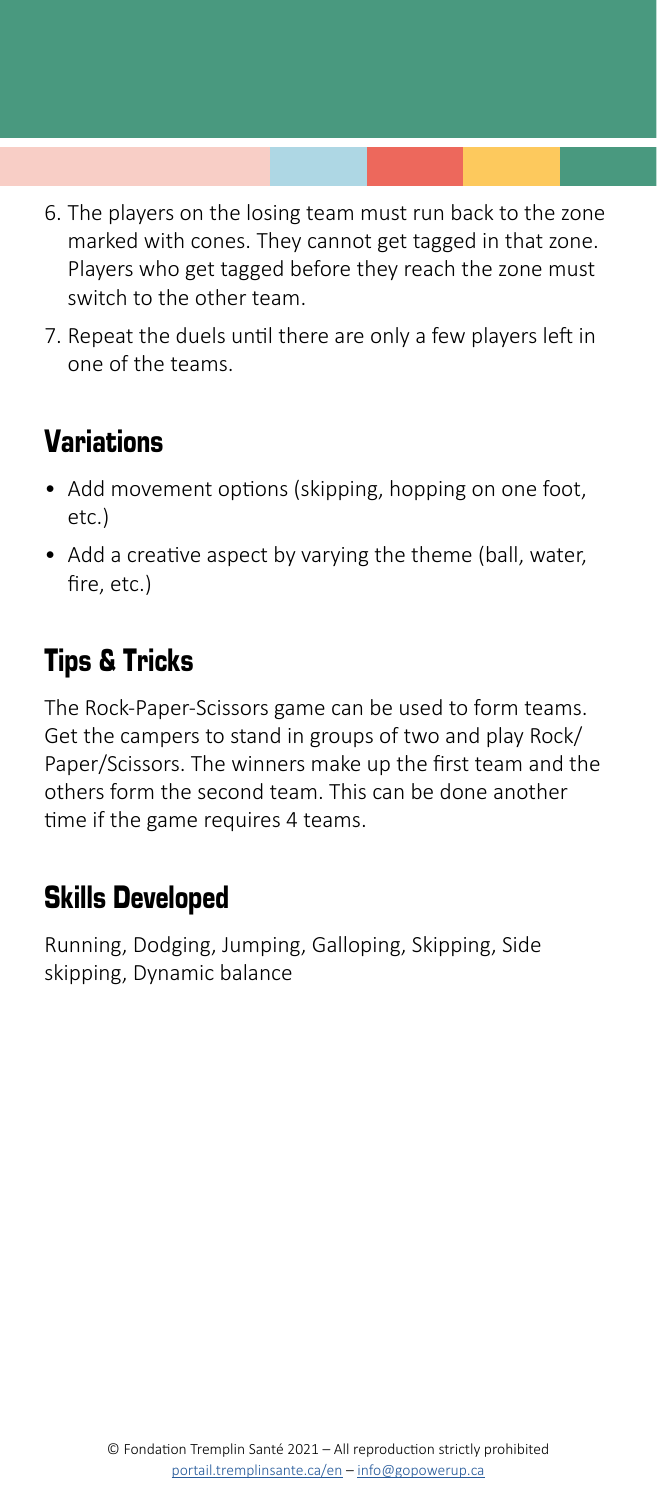

Game

2



# 5-6 years old and Over

# Starry Cards

| <b>PARTICIPANTS:</b> | 8 TO 20                   |
|----------------------|---------------------------|
| TIME:                | <b>20 MINUTES OR MORE</b> |
| VENUE:               | INDOORS. OUTDOORS         |
| <b>INTENSITY:</b>    | <b>MODERATE TO HIGH</b>   |
| EQUIPMENT:           | <b>ONE DECK OF CARDS</b>  |

# Goal

Go around the star and find the card in the middle as quickly as possible.

- 1. Spread a deck of cards face up on the ground, in the middle of the playing area.
- 2. Divide the group into four or more teams. Increase the number of teams to reduce the wait time for the players.
- 3. The players on each team must line up one behind the other, facing the cards, to form a star shape.
- 4. The counselor names a card, (e.g., ace of hearts). They then give the starting signal.
- 5. The player at the front of each line turns around and crawls between the legs of the players behind them, then runs all the way around the star and crawls back between the legs of their teammates to the center of the star, where they must find the card the counselor named.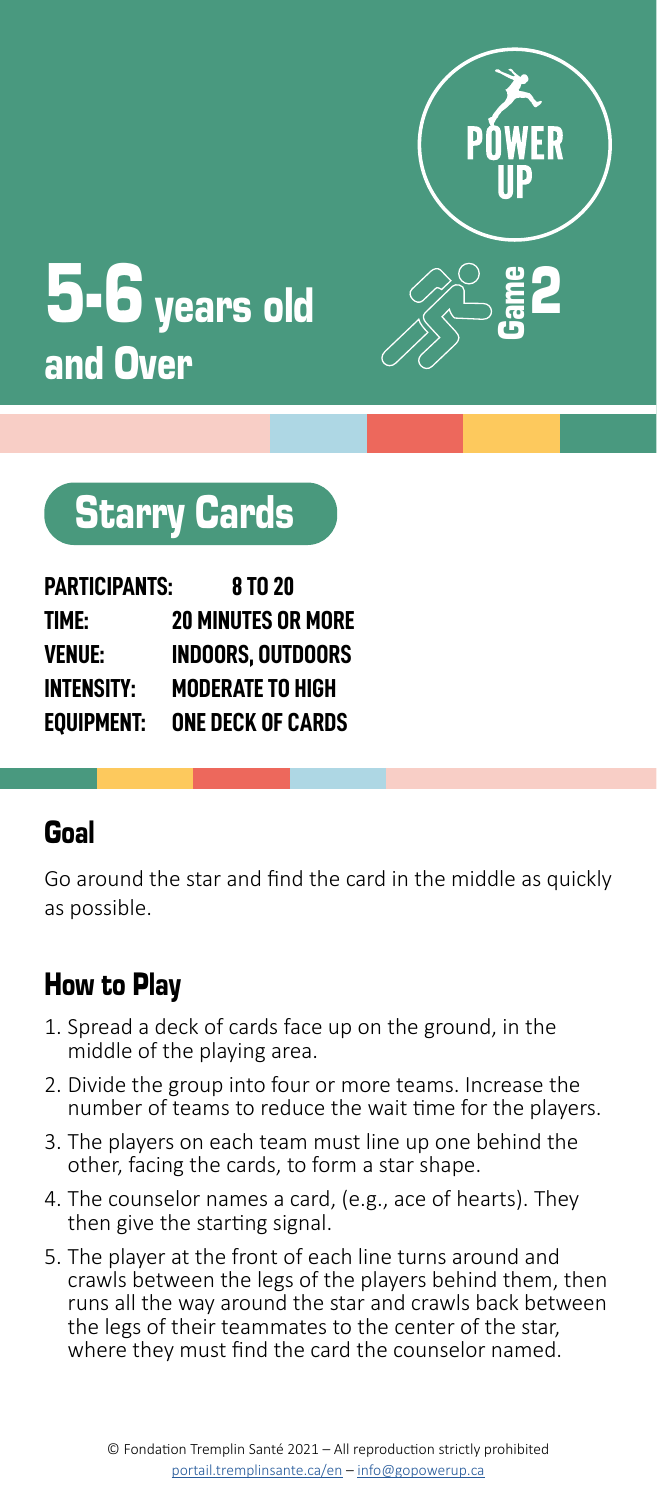- 6. The first player to find the card wins a point for their team.
- 7. The player who just ran returns to the back of the line after their turn.

- Ask the runners to zigzag around their teammates instead of passing between their legs.
- Vary the size of the star by having the teams back up, increasing the distance the players have to run.
- Vary the objects in the middle of the star (bowling pins, beanbags, colours, etc.)
- Place several beanbags in the middle of the star. Attribute a certain number of points to each beanbag colour or combine a number and a colour (e.g., ask the players to collect three red bags).
- Use equipment (e.g., balls, ropes) to practice other skills.

# Skills Developed

Crawling, Running, Static and dynamic balance, Dodging

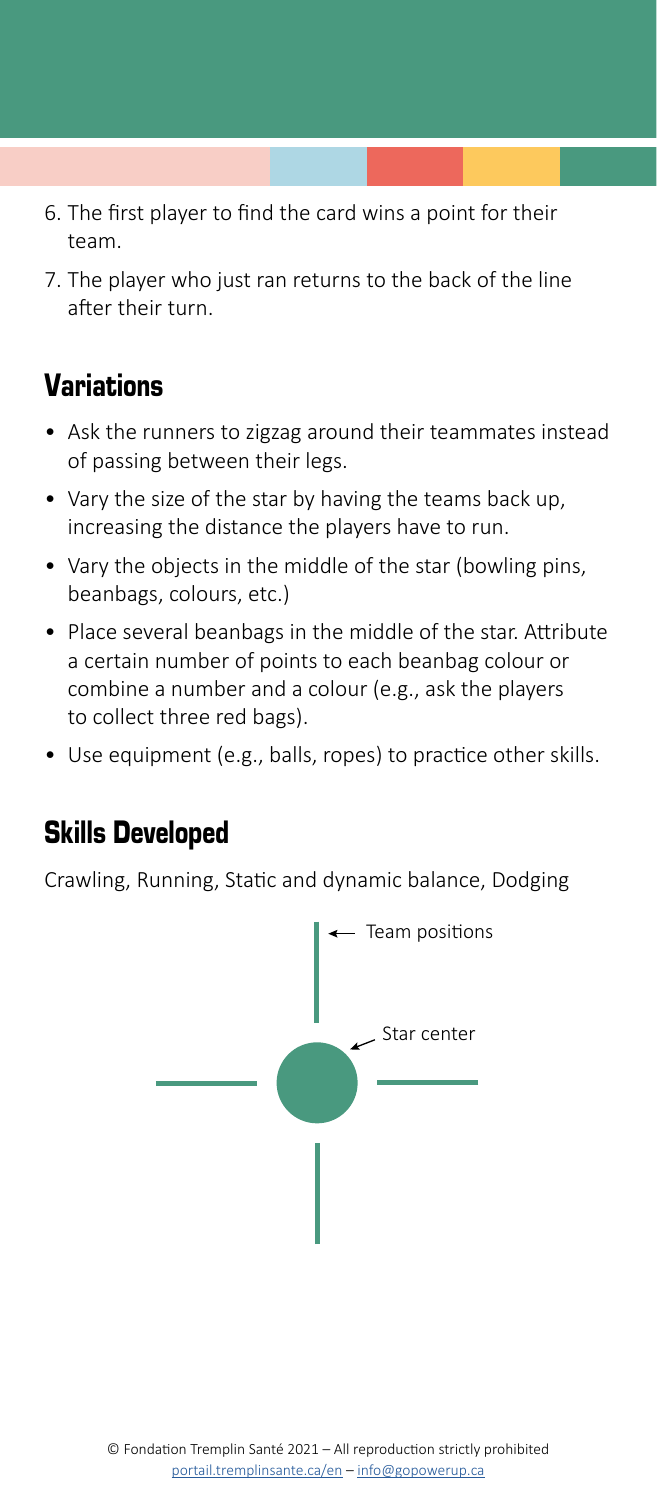

Game



# Hay Is for Horses

| PARTICIPANTS:         | 10 TO 20                                     |
|-----------------------|----------------------------------------------|
| time:                 | <b>10 TO 20 MINUTES</b>                      |
| VENUE:                | <b>INDOORS. OUTDOORS</b>                     |
| INTENSITY:            | <b>MODERATE TO HIGH</b>                      |
| EOUIPMENT: FOUR CONES |                                              |
|                       | <b>ONE TAMBOURINE</b>                        |
|                       | FIFTY OBJECTS (BEANBAGS, HOOPS, RINGS, ETC.) |

# Goal

Bring back as much food as possible to your stable to the rhythm of the tambourine.

- 1. Divide the group into two teams of horses.
- 2. Line up the teams on either side of the playing area behind a line. This delimited area constitutes each team's stable.
- 3. Each team has a number of objects (food) in their stable. Place the same number of objects in each stable.
- 4. The horses must move to the rhythm of the tambourine is fast played by the counselor to advance to the other team's stable and collect objects to bring back to their own stable. Each horse can collect only one object at a time.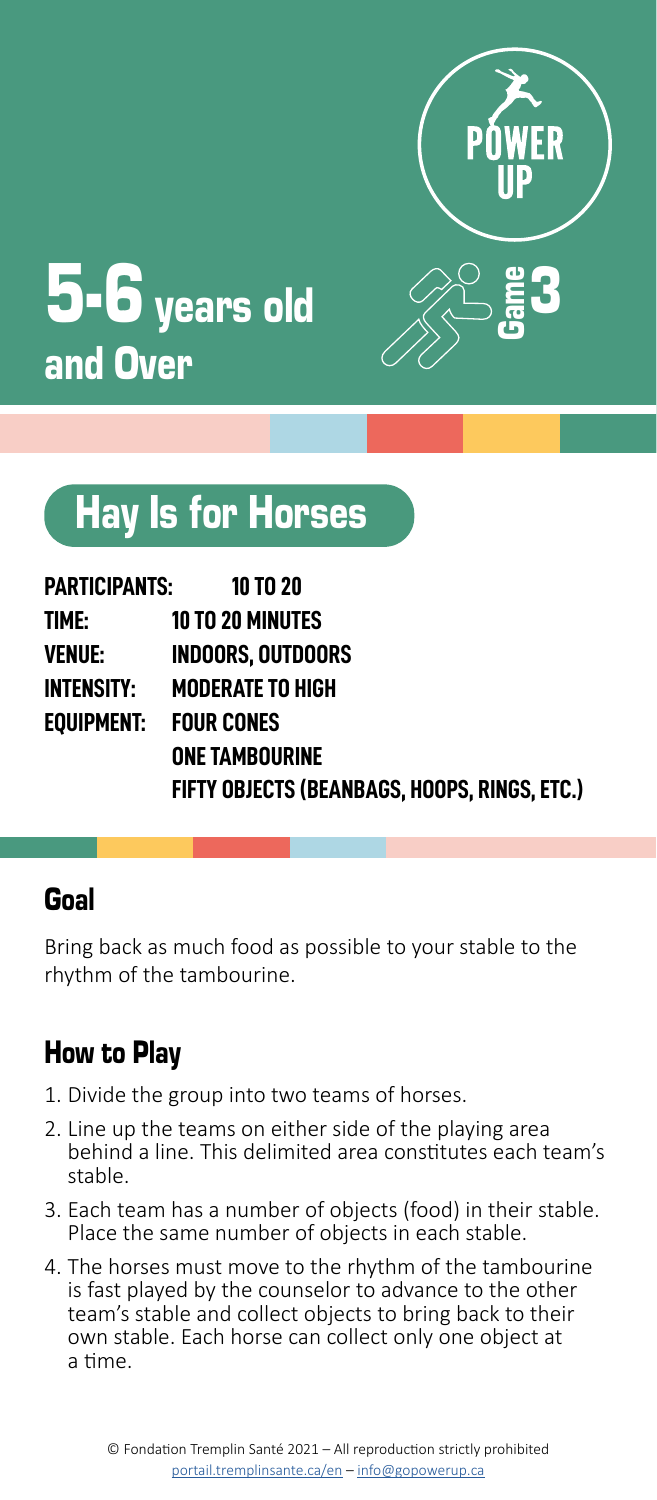- 5. When the rhythm of the tambourine is fast, the horses must run as fast as they can.
- 6. The counselor stops the game every now and then to ask the campers to change the way they move to the rhythm of the tambourine (jumping, crab walking, skipping, side skipping, etc.). The counselor also varies the pace of movement (e.g., fast or slow).
- 7. The game ends when one team has no more food or when the time is up (approximately 15 minutes).
- $\rightarrow$  The campers must watch where they're going to avoid collisions.

- Vary the rhythm often.
- Add a points system according to object shape or colour.
- Substitute the objects with balls that the campers must bring back to their stable by making a predetermined number of passes.
- Vary the types of objects.
- Vary the movement options (let the campers decide).
- Vary the size of the playing area.

#### Skills Developed

Galloping, Jumping, Dodging, Side skipping, Running, Skipping, Dynamic balance, Catching, Throwing

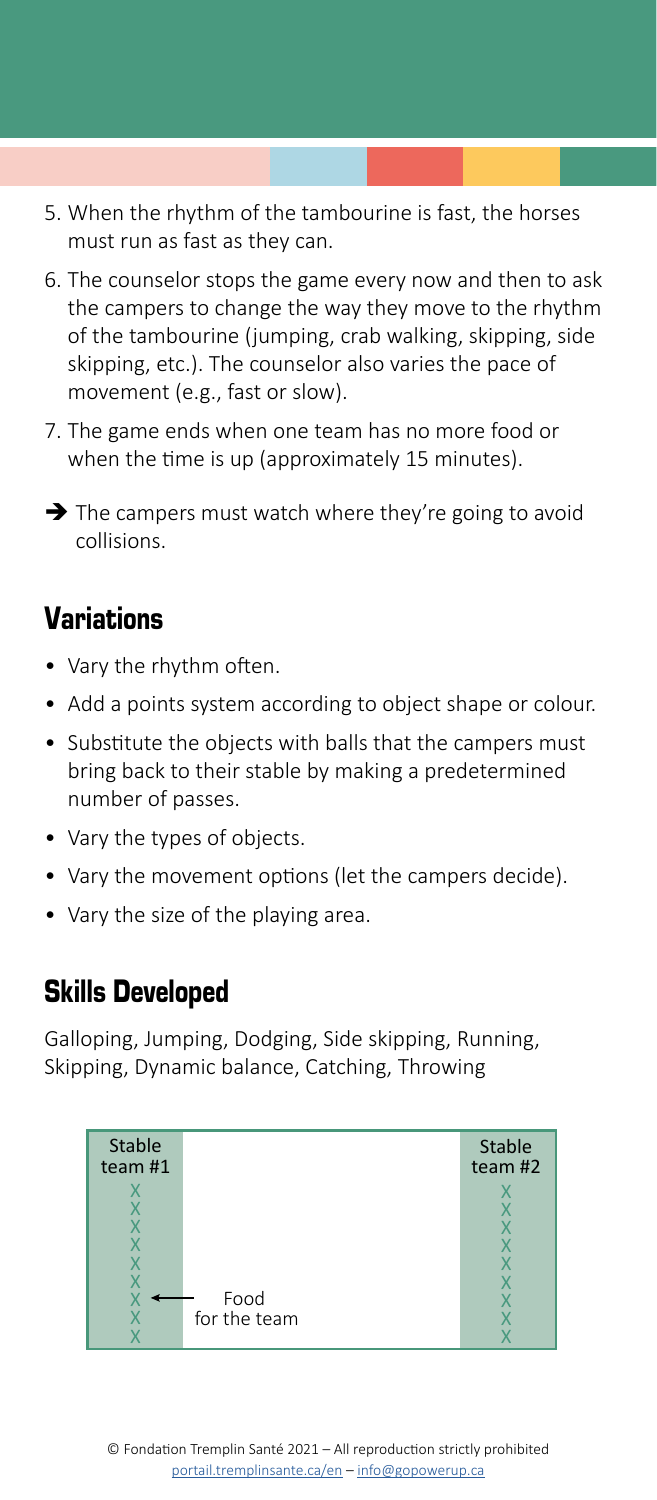



# $5-6$  years old and Over

# **Hunter**

| <b>PARTICIPANTS:</b> | 8 TO 20                                       |
|----------------------|-----------------------------------------------|
| TIME:                | <b>10 TO 20 MINUTES</b>                       |
| VENUE:               | <b>INDOORS, OUTDOORS</b>                      |
| <b>INTENSITY:</b>    | <b>MODERATE TO HIGH</b>                       |
|                      | <b>EQUIPMENT: HOOPS (ONE PER TWO PLAYERS)</b> |

# Goal

The animals must seek shelter in their enclosure to avoid being tagged by the hunter.

- 1. Lay the hoops out on the ground (one hoop for every two players).
- 2. Name an animal and ask the campers to imitate the way that animal moves (snake, horse, elephant, monkey, mouse, cat, dog, bird, rooster, tiger, crocodile, kangaroo, crab, etc.).
- 3. Ask one camper to play the role of the hunter. When the hunter shouts "Look out! Here come's the hunter!", the animals must get back to their enclosure (hoop) as quickly as possible before the hunter tags them.
- 4. The animals can take shelter in any enclosure but there can be no more than two animals per enclosure.
- 5. When an animal is tagged, they take the hunter's place, and the hunter is transformed into an animal.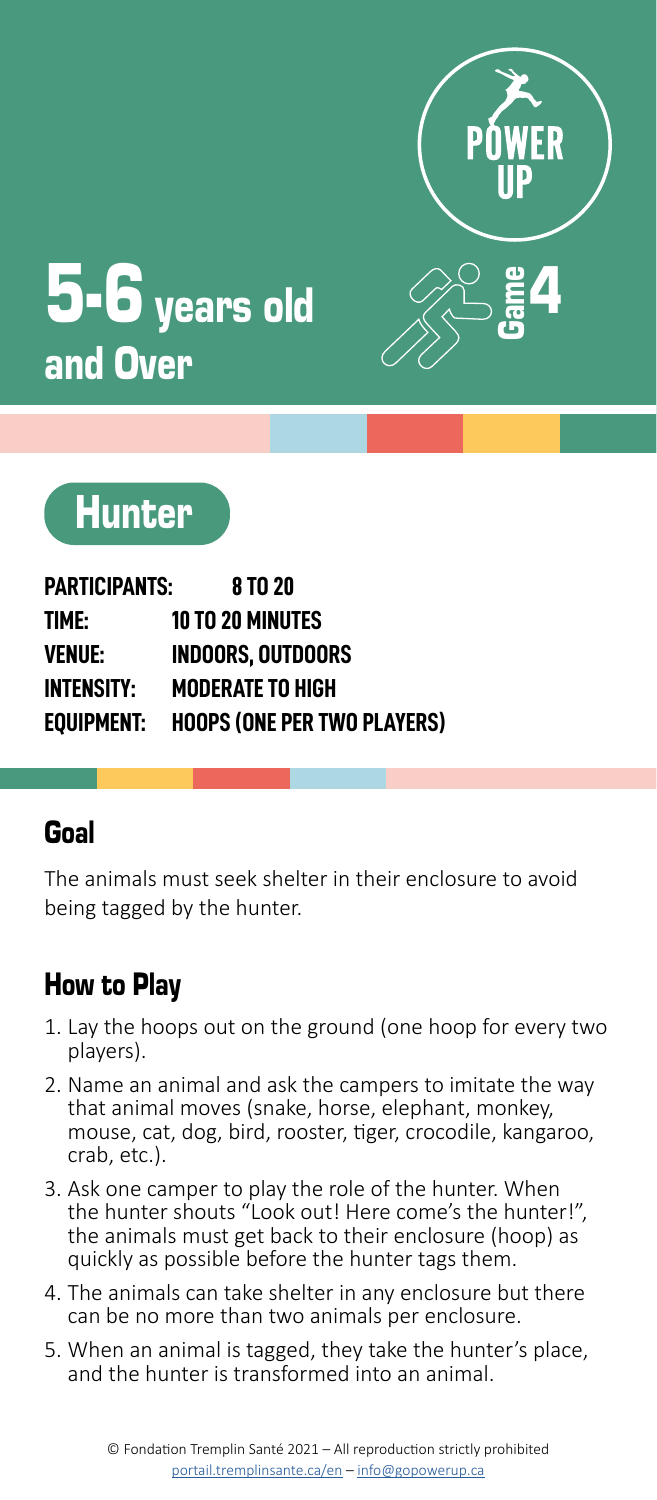$\rightarrow$  The hunter must tag the animals gently (no shoving).

# Variations

- Vary the number and size of the enclosures: make one large enclosure behind a line, provide fewer spaces in the enclosures than the number of animals, etc.
- Vary the number of animals that can find shelter in the same enclosure.
- Vary the number of hunters.
- Vary the size of the playing field.

#### Skills Developed

Crawling, Galloping, Jumping, Running, Side skipping, Dodging, Dynamic balance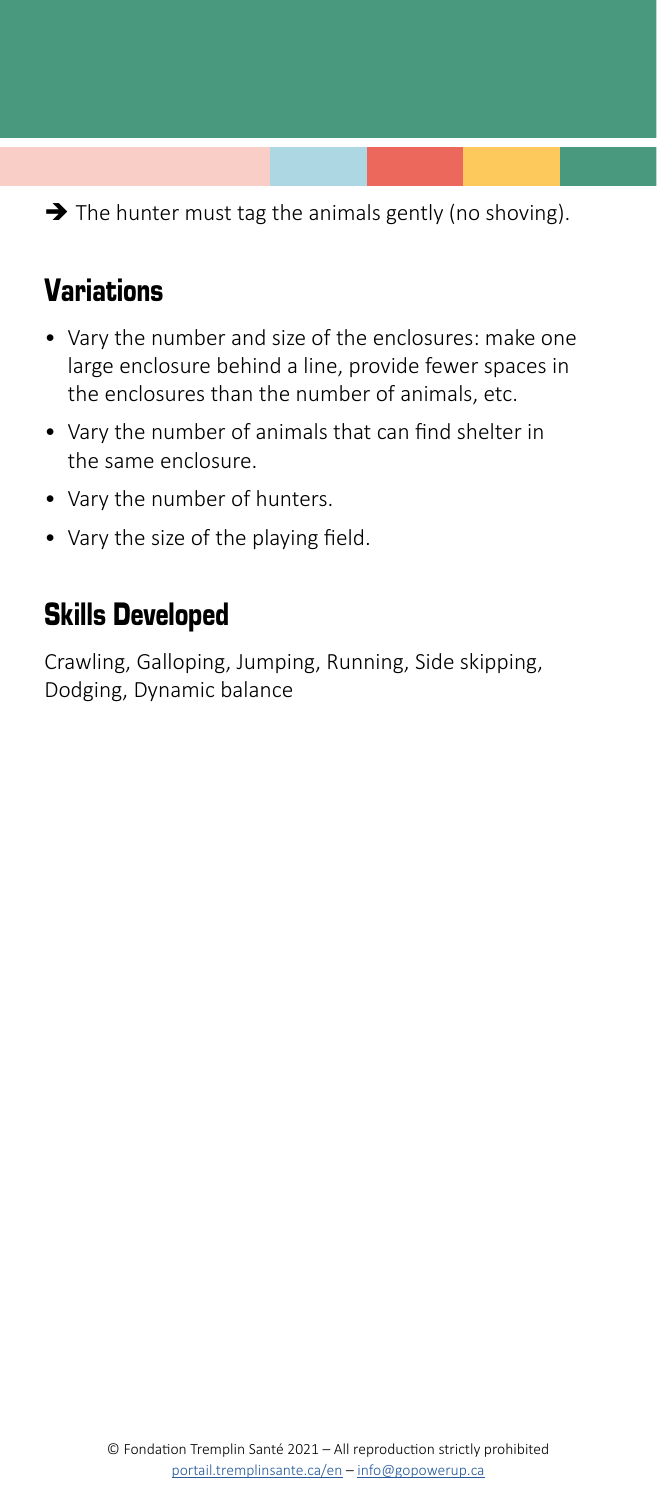



# Colour Code

| <b>PARTICIPANTS:</b> | <b>10 TO 25</b>          |
|----------------------|--------------------------|
| TIME:                | <b>10 TO 20 MINUTES</b>  |
| <b>VENUE:</b>        | <b>INDOORS, OUTDOORS</b> |
| <b>INTENSITY:</b>    | <b>MODERATE TO HIGH</b>  |
| EQUIPMENT:           | <b>ONE PARACHUTE</b>     |

# Goal

The campers must make waves with the parachute and change places when the counselor calls out the colour of the part of the parachute facing them.

- 1. The campers stand around the parachute.
- 2. They must hold it tight and create big waves.
- 3. At the counselor's signal, everyone lifts the parachute as high as possible. The counselor then calls out a colour.
- 4. All the campers whose hands are on that colour must change places before the parachute comes back down to the ground.
- $\rightarrow$  The campers must be careful to avoid crashing into each other.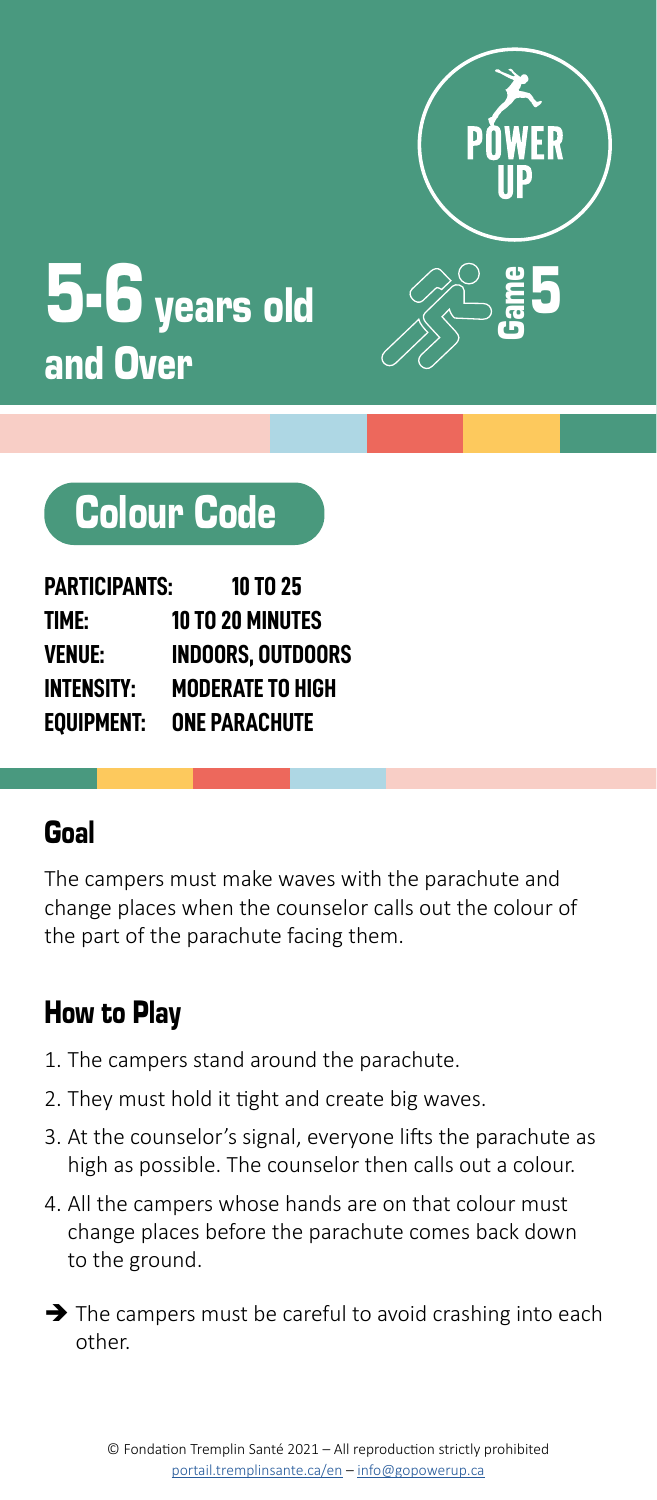- Name a letter of the alphabet. All the campers whose name starts with that letter must change places.
- Vary the types of movement the campers must use to move around (jumping, galloping, crawling, walking on a tightrope, etc.).

# Skills Developed

Running, Side skipping, Dodging, Jumping, Galloping, Skipping, Crawling, Dynamic balance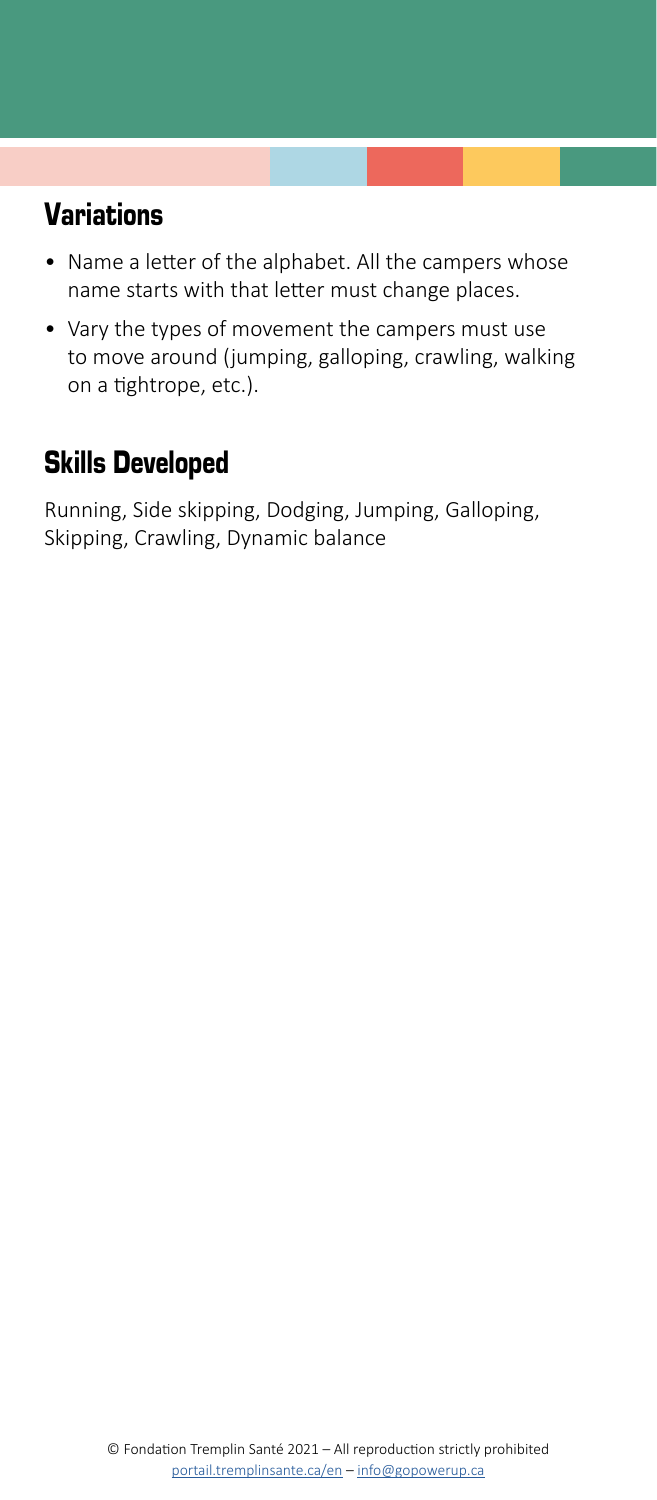



# Tropical Island

| PARTICIPANTS:     | 8 OR MORE                                        |
|-------------------|--------------------------------------------------|
| time:             | <b>20 MINUTES OR MORE</b>                        |
| VENUE:            | <b>INDOORS, OUTDOORS</b>                         |
| <b>INTENSITY:</b> | <b>MODERATE TO HIGH</b>                          |
| EOUIPMENT:        | <b>FOUR MATS (OR CONES OR ROPE IN SUFFICIENT</b> |
|                   | <b>OUANTITIES TO DELIMIT FOUR ZONES)</b>         |
|                   | <b>FOUR OBJECTS OF DIFFERENT COLOURS</b>         |
|                   | FOR VARIATION:                                   |
|                   | FOUR PINNIES/VESTS OF DIFFERENT COLOURS          |

# Goal

The players are shipwrecked on an island and must await the captain's (counselor) signal to try to escape.

- 1. At the beginning of the game, the campers are seated on the same island (mat with object that identifies the island's colour) as they await the captain's signal to escape.
- 2. The captain calls out the colour of the island the players must head to.
- 3. After a few minutes, the captain can increase the pace of the game by calling out another colour in the middle of the race.
- 4. The captain can then add actions the campers must perform during the race.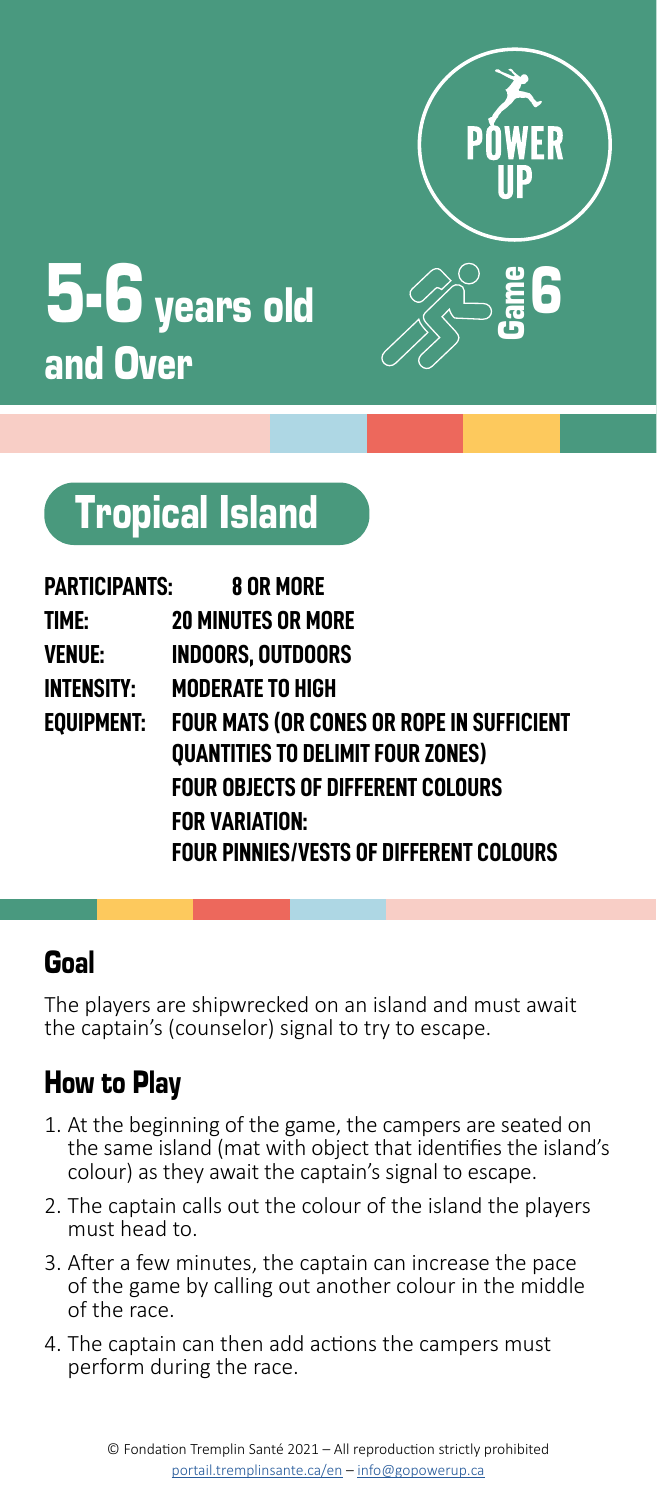# Action Examples

- ͫ Rock: lying on their backs, holding their knees to their chest and lifting their heads. Count x number of seconds, equivalent to the player's age.
- ͫ Life buoy: the players grab a buddy. One stands up with their legs apart while the other holds onto their leg.
- ͫ Starfish: the players get into groups of four and lie on their tummies in a circle, linking hands in the middle.
- ͫ Net: all the players hold hands and surround the captain.
- ͫ Sardine: players give the captain a group hug.
- $\rightarrow$  The campers must watch where they're going to avoid collisions.

# Variations

- Divide the group into four teams, each with a different colour pinnie. Each team stands on a mat. The counselor calls out two colours. The players wearing those colours must quickly change mats.
- Add role variations (e.g., pirates, sharks) to make moving between the islands more challenging.
- Add mystery islands further away.

# Skills Developed

Running, Static and dynamic balance

Distribute the islands randomly

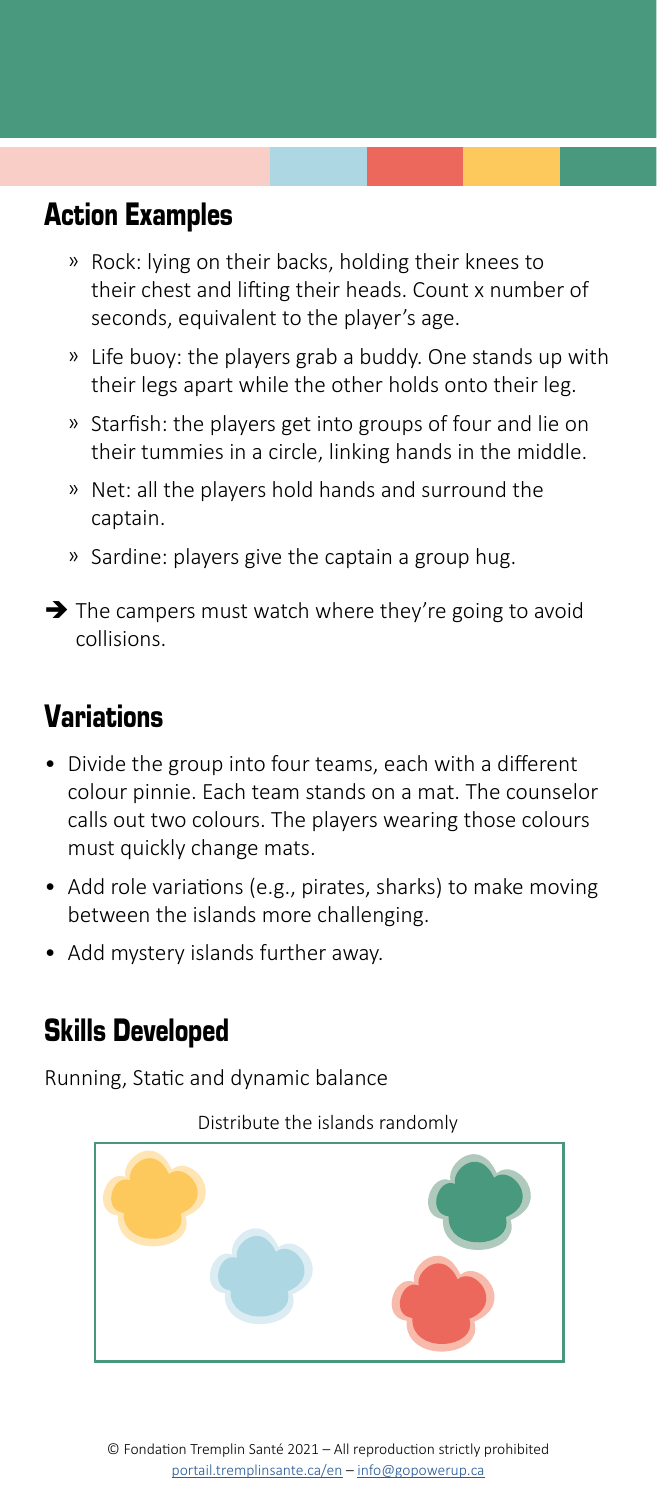



# $5-6$  years old and Over



| PARTICIPANTS:       | <b>10 TO 24</b>                          |
|---------------------|------------------------------------------|
| time:               | <b>20 MINUTES OR MORE</b>                |
| <b>VENUE:</b>       | <b>INDOORS. OUTDOORS</b>                 |
| INTENSITY:          | <b>MODERATE TO HIGH</b>                  |
| EOUIPMENT: ONE BALL |                                          |
|                     | SIX PINNIES/VESTS (FOR THE TAGGING TEAM) |

# Goal

The team in possession of the ball has two minutes to tag as many players as possible.

- 1. Divide the group into four teams.
- 2. Each team takes turns being in possession of the ball for two minutes and must tag as many players as possible in that time.
- 3. The player who has the ball cannot move.
- 4. The tagging team must tag their opponents by touching them with the ball or throwing it at them. When an opponent is tagged, they must stand on one leg like a flamingo and hold that position until the time runs out (two minutes max). The counselor and the campers can also decide on other positions together.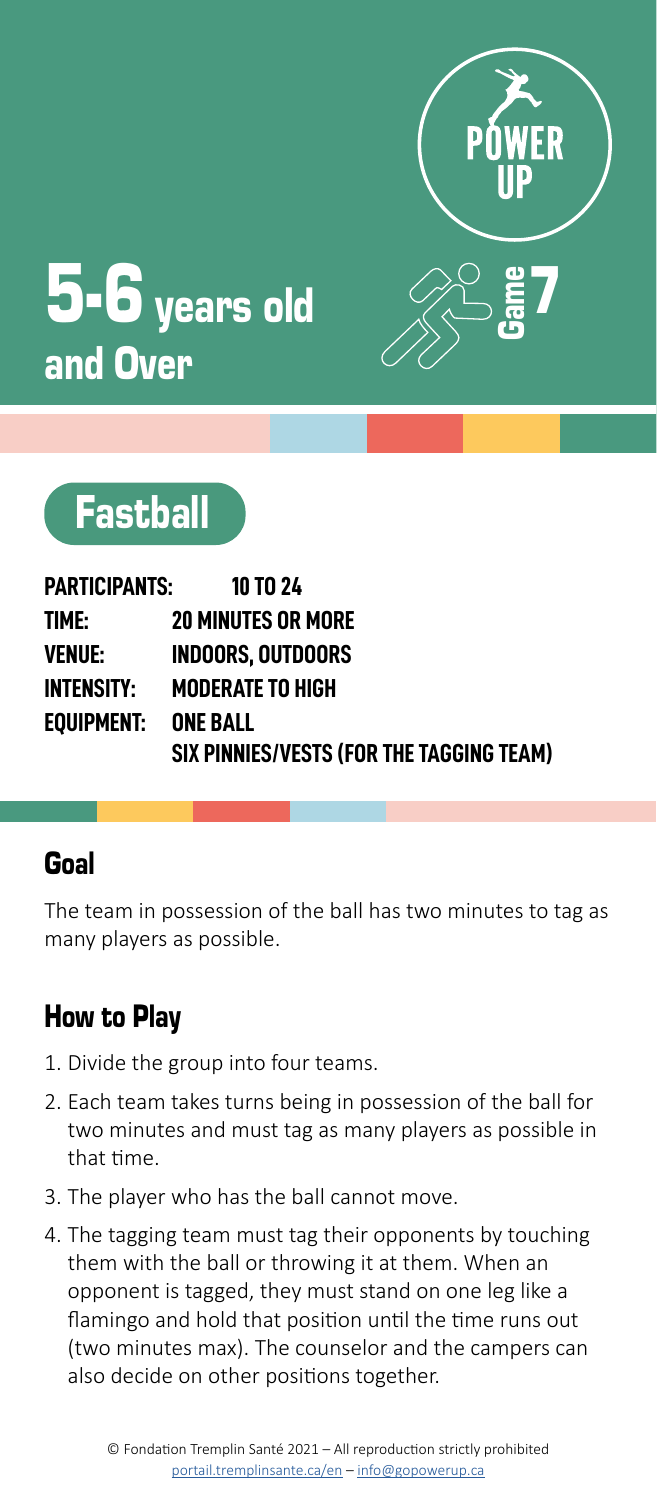- 5. When the game is over, count up the number of flamingos (one flamingo = one point). Start the game again until each team has had their turn to tag.
- $\rightarrow$  When tagging, the ball must be thrown below the shoulders.

- Vary the number of balls in play.
- Vary the length of time the team can have the ball in their possession.
- Add a neutral zone to allow campers to rest and get their energy back.
- Tagged campers can pick up a ball and tag the campers on the tagging team. If a tagging team player is tagged, they must sit down and continue to play from a seated position.

# Skills Developed

Running, Dodging, Throwing, Static balance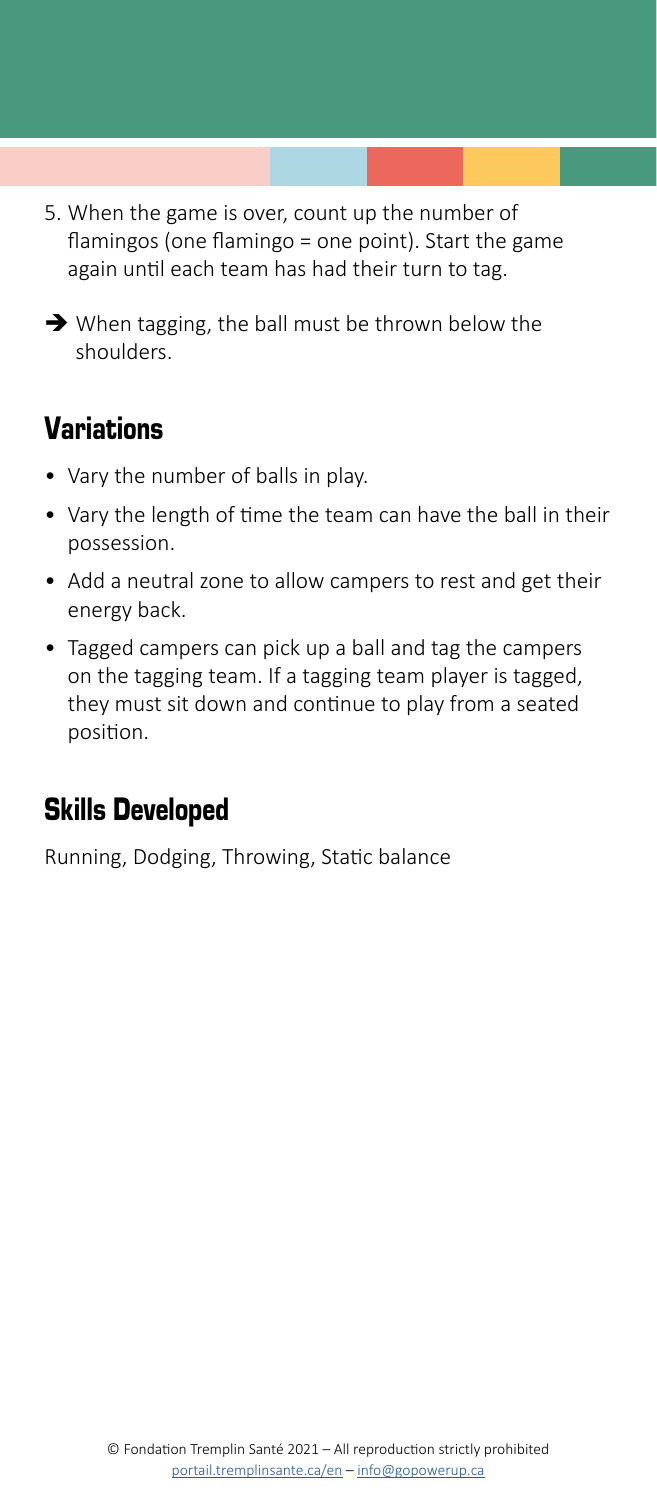

Game



# Seagulls & Turtles

| <b>PARTICIPANTS:</b> | <b>10 TO 30</b>         |
|----------------------|-------------------------|
| TIME:                | <b>10 TO 20 MINUTES</b> |
| VENUE:               | INDOORS. OUTDOORS       |
| <b>INTENSITY:</b>    | <b>MODERATE TO HIGH</b> |
| EQUIPMENT:           | NONE                    |

#### Goal

The turtles must cross the playing area without getting tagged by the seagulls.

- 1. The turtles line up on the start line and must advance on all fours at all times.
- 2. Two seagulls are stationed in the middle of the playing area and they move around in a standing position.
- 3. At the signal, the turtles must make their way to the finish line on the other side of the playing area.
- 4. To avoid being tagged by the seagulls, the turtles can turn over onto their backs and kick their hands and feet.
- 5. When a turtle is tagged, they must go back to the start line and start again.
- 6. The game ends at the counselor's signal. The first two turtles to cross the finish line become the seagulls for the next round.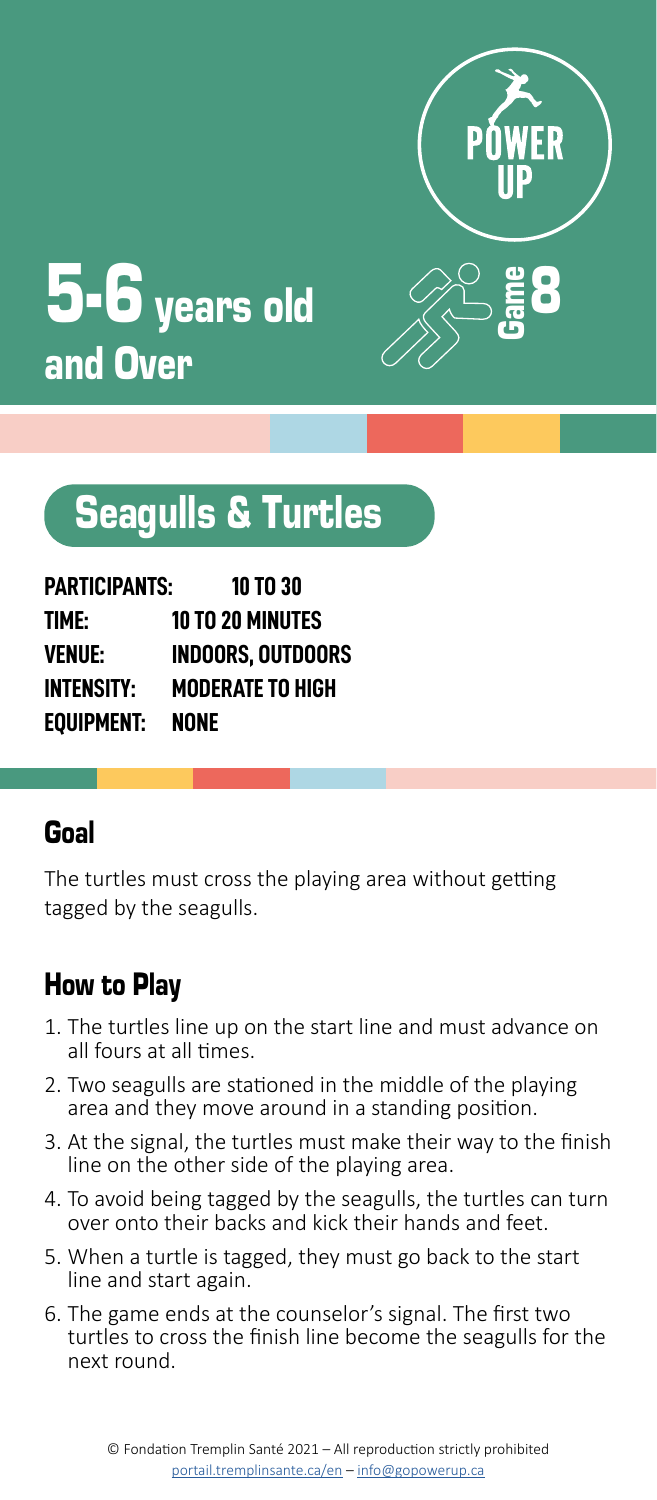- Add different types of movement options for seagulls and turtles (rolling, jumping, galloping, skipping, walking on a tightrope, side skipping, etc.)
- Add neutral areas where turtles cannot be touched by seagulls (e.g., hoops).

# Skills Developed

Running, Dodging, Crawling, Rolling, Jumping, Galloping, Skipping, Side skipping, Dynamic balance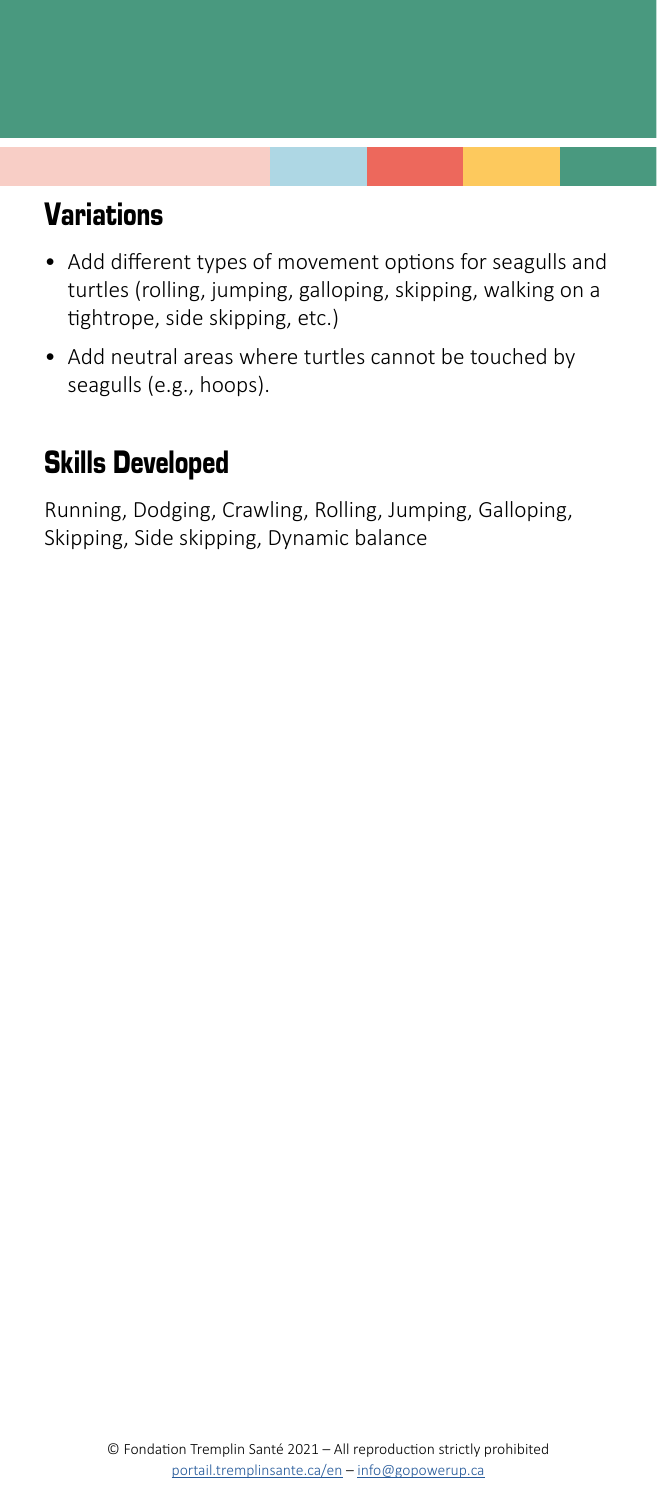



# 5-6 years old and Over



| PARTICIPANTS: | 6 TO 25                                             |
|---------------|-----------------------------------------------------|
| time:         | <b>10 TO 20 MINUTES</b>                             |
| VENUE:        | <b>INDOORS. OUTDOORS</b>                            |
| INTENSITY:    | <b>MODERATE TO HIGH</b>                             |
| ROPES,        | EOUIPMENT: PAINTING MASKING TAPE. CHALK OR SKIPPING |

#### **DEPENDING ON PLAYING SURFACE**

# Goal

Be the last player to be touched by the Pac-Man.

- 1. Ask the campers to move around the gym lines as quickly as possible (see the 'Tips & Tricks' section below if you don't have access to a gym).
- 2. Identify a Pac-Man who tags the other campers walking along the lines.
- 3. The campers who are tagged must crouch down and stay in place.
- 4. The other campers cannot climb over a player who is crouching down; they must turn around and go back the way they came.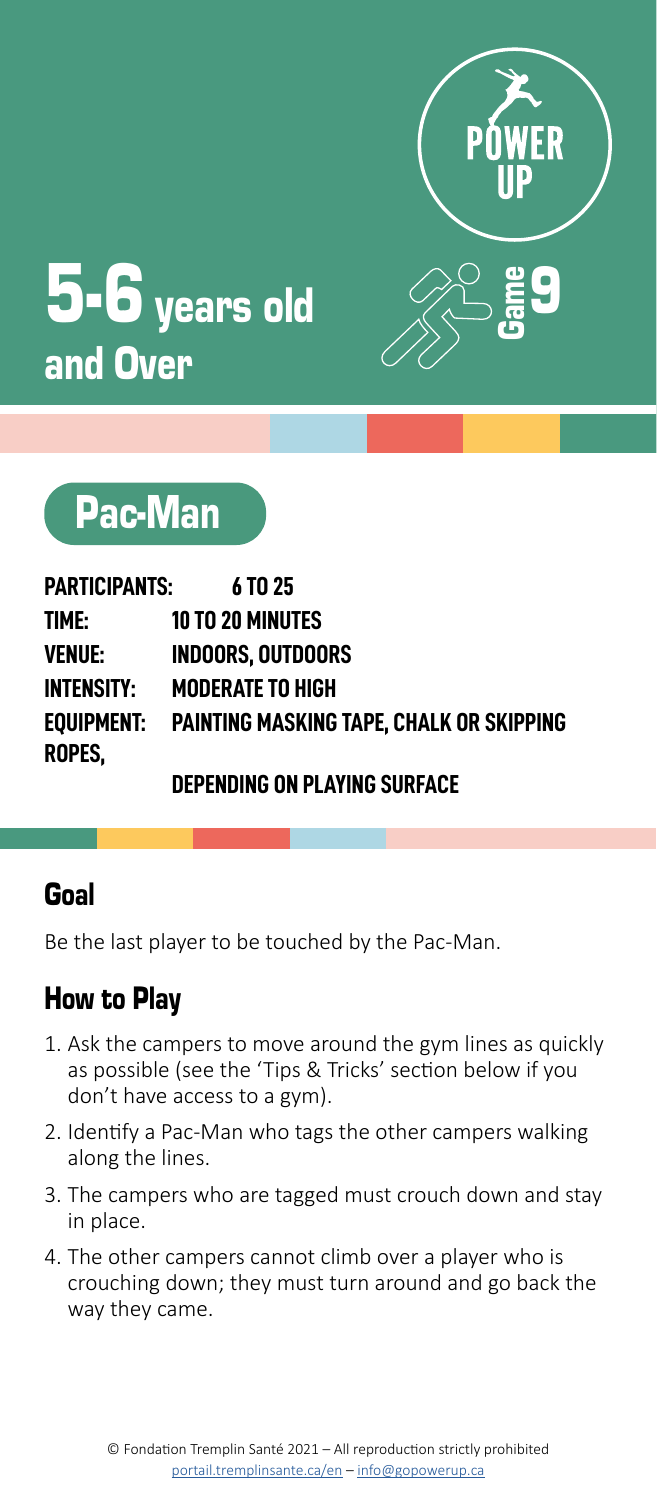5. The game ends when all the campers are crouching down. The last player standing becomes the Pac-Man in the next round.

# Variations

• It is also possible to have a second or third Pac-Man in the same round.

# Tips & Tricks

- To mark lines on the floor in a room, use masking tape (it doesn't make the floor sticky.).
- Use skipping ropes to make the lines outdoors or chalk if playing on pavement.

# Skills Developed

Dodging, Static and dynamic balance, Running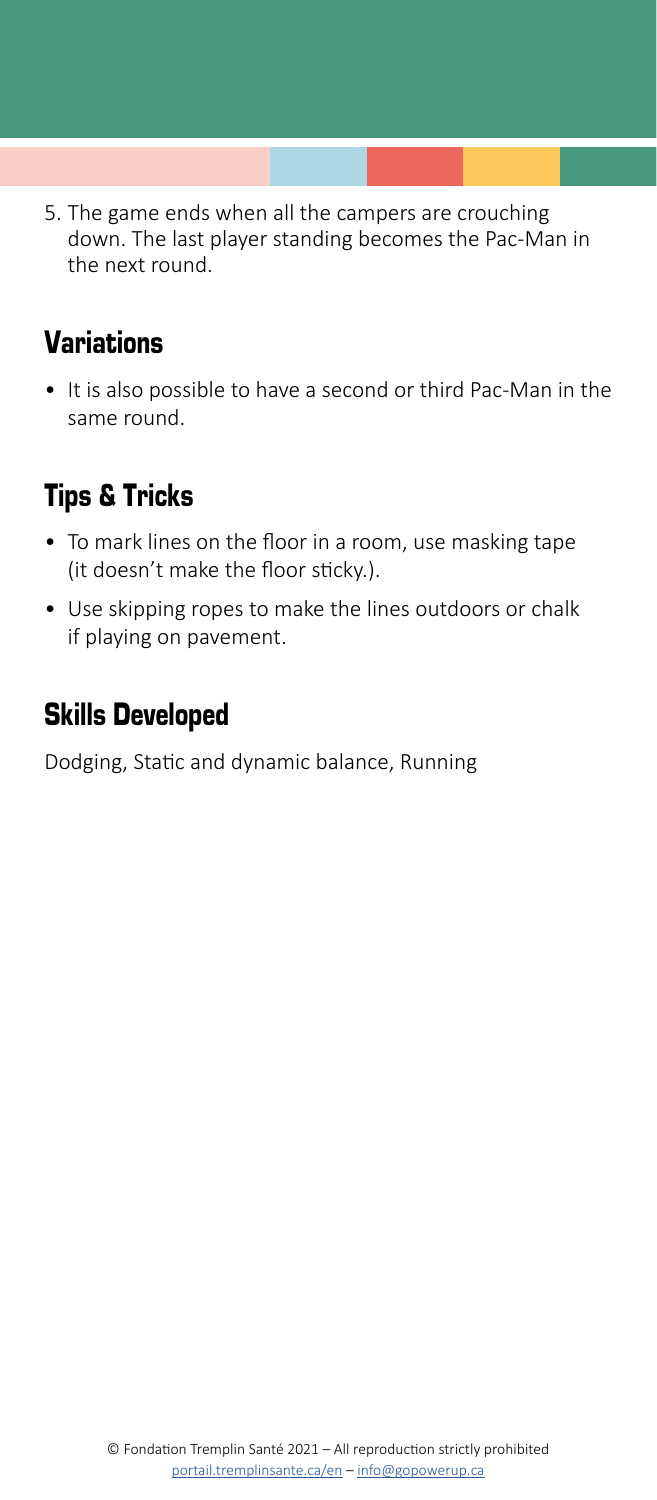



# 1-2-3 Sun!

| PARTICIPANTS:     | 6 TO 10                 |
|-------------------|-------------------------|
| TIME:             | <b>15 TO 20 MINUTES</b> |
| VENUE:            | OUTDOORS OR INDOORS     |
| <b>INTENSITY:</b> | MODERATE                |
| EOUIPMENT:        | <b>NONE</b>             |

#### Goal

Be the first player to get to the sun.

- 1. The counselor stands at one end of the playing field, where they play the role of the sun.
- 2. The players line up at the opposite end of the field.
- 3. The counselor loudly counts "1-2-3 SUN!" During the countdown, the players advance towards the sun as quickly as possible, but as soon as the counselor shouts "SUN!" and turns around, the players must immediately stop in their tracks until the counselor turns back and begins the countdown again.
- 4. Any player who is caught moving after the leader has shouted "SUN!" must go back to the start line.
- 5. The first player to touch the sun while they are counting down wins the game and takes over as the sun.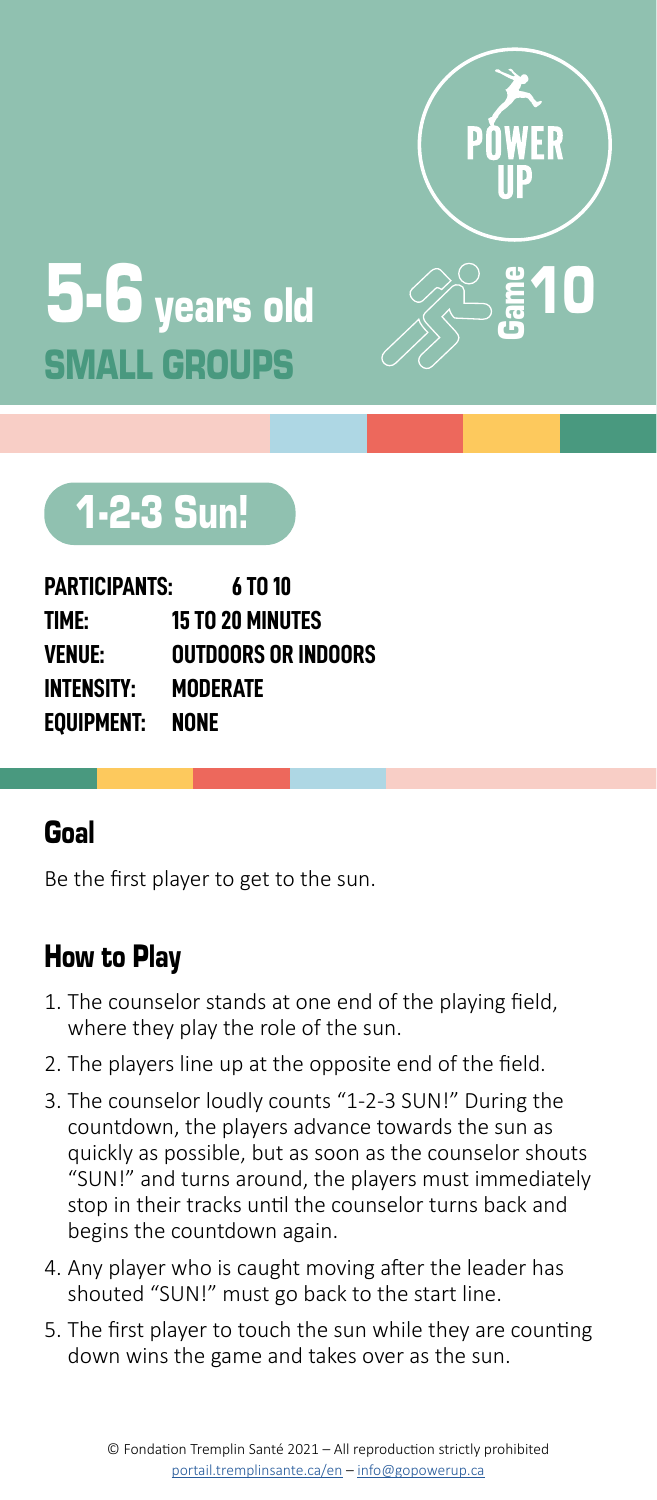$\rightarrow$  The sun is allowed to count down at any speed (sometimes fast, other times more slowly).

# Variations

- Vary the camper's movement options to get to the sun (side skipping, skipping, etc.).
- Sunstorm: The counselor can shout "SUNSTORM!" and run in the players' direction to try and tag them. If they're tagged, the players must go back to the start line.
- Fruit salad: Replace the word "SUN" with a different fruit at each countdown. Shout "FRUIT SALAD'" instead of "SUNSTORM" before attempting to tag the players.

# Skills Developed

Running, Static and dynamic balance, Jumping, Galloping, Skipping, Crawling, Side skipping, Rolling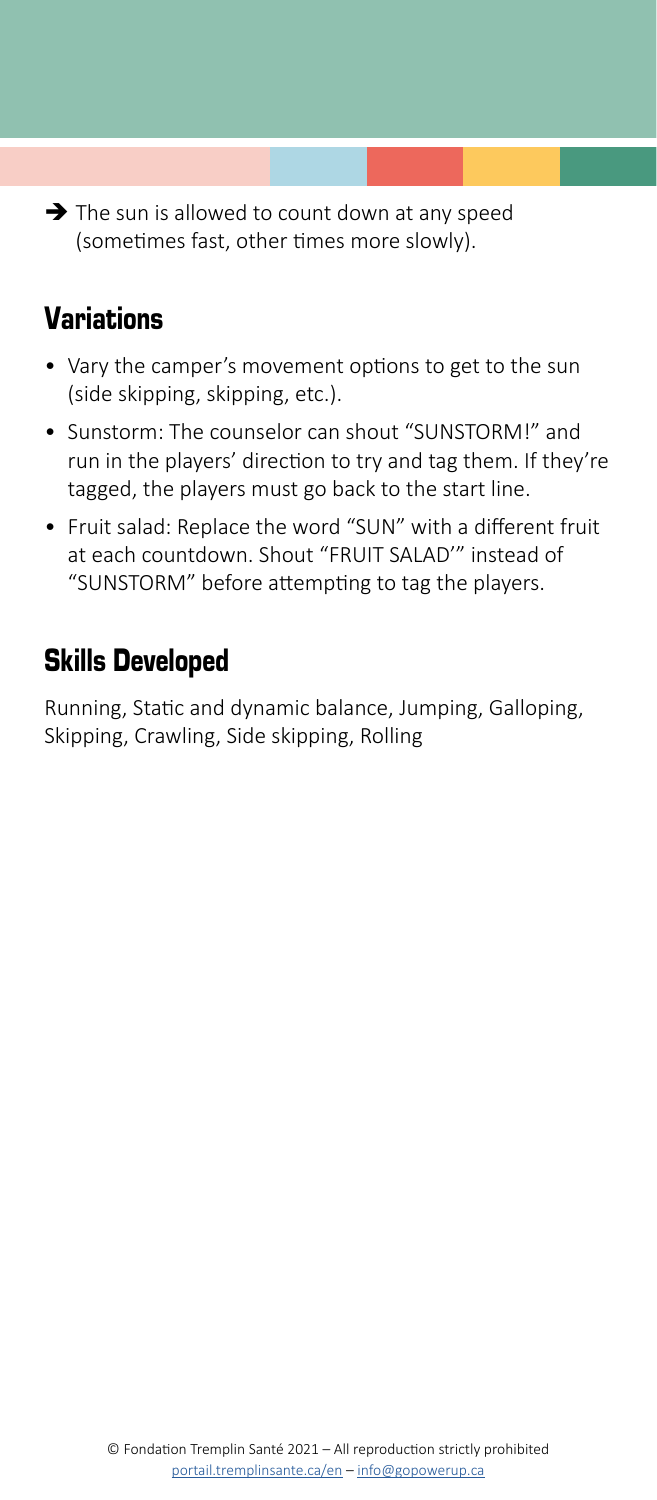



# Mamba Tag

| <b>PARTICIPANTS:</b> | 6 AND +                    |
|----------------------|----------------------------|
| TIME:                | <b>10 TO 15 MINUTES</b>    |
| <b>VENUE:</b>        | <b>INDOORS OR OUTDOORS</b> |
| <b>INTENSITY:</b>    | HIGH                       |
| EOUIPMENT:           | NONE                       |

#### Goal

Be the last one to be "it."

- 1. In this game, everyone is "it" and must try to tag as many other players as possible without getting tagged themselves.
- 2. When a player is tagged the first time, they must place one hand where they were tagged. For example, if they were tagged on the shoulder, they must keep one hand on their shoulder at all times. If they are tagged a second time, they must place their other hand on the part of their body that was tagged.
- 3. If a player is tagged a third time, they must head to the recovery area to complete an active challenge chosen by the counselor in order to return to the game.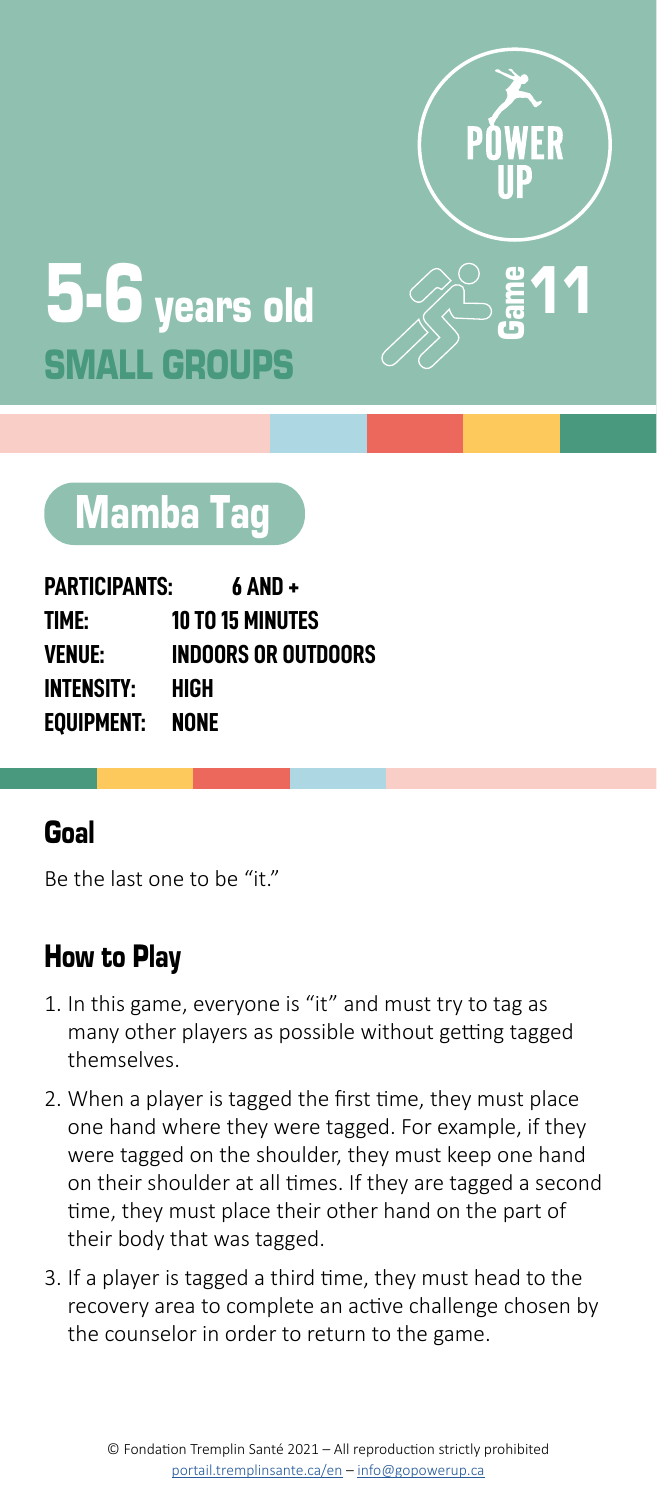- Doctor: The counselor plays the role of the doctor and goes out onto the playing area every now and then. If a player manages to reach the doctor, the doctor heals the mamba bite, and the player gets to remove their hand from that part of their body.
- Vary the movement options in the game (running, jumping, galloping, skipping, side skipping, tightrope walk, etc.).

# Skills Developed

Running, Dodging, Jumping, Galloping, Skipping, Side skipping, Dynamic balance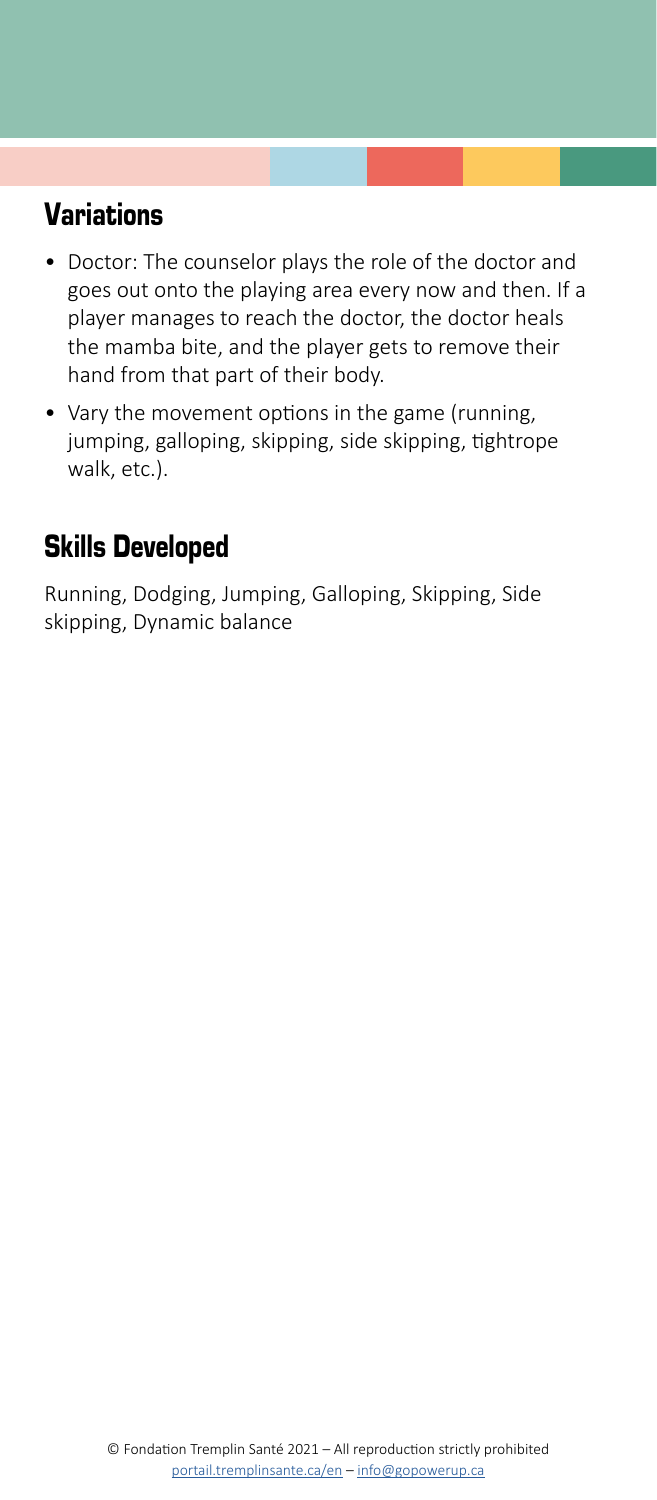

<u>2</u>



# Magic Broomstick

| PARTICIPANTS:     | 5 AND +                                   |
|-------------------|-------------------------------------------|
| TIME:             | <b>10 TO 20 MINUTES</b>                   |
| VENUE:            | GYM. SMALL ROOM. OUTDOORS                 |
| <b>INTENSITY:</b> | <b>MODERATE TO HIGH</b>                   |
|                   | EQUIPMENT: STICK (OR BROOM-SHAPED OBJECT) |

# Goal

Players must follow the instructions of the floortransforming wizard Ad Kad Zour.

- 1. The counselor describes meeting the wizard Ad Kad Zour, who comes from a faraway land. Ad Kad Zour has a magic broomstick, but unlike other broomsticks, this one doesn't fly; it transforms floors.
- 2. The wizard lent their broomstick to the counselor and shared the magic formula that makes it work.
- 3. The campers stand in a circle with the counselor in the middle, who pronounces the magic formula while sweeping the floor: "Ad Kad Zour, Ad Kad Zour. Floor, you shall be turned into water!"
- 4. The counselor then asks the campers to swim. Each time they transform the floor, the counselor tells them what they must do or asks them to do a creative movement that fits the theme.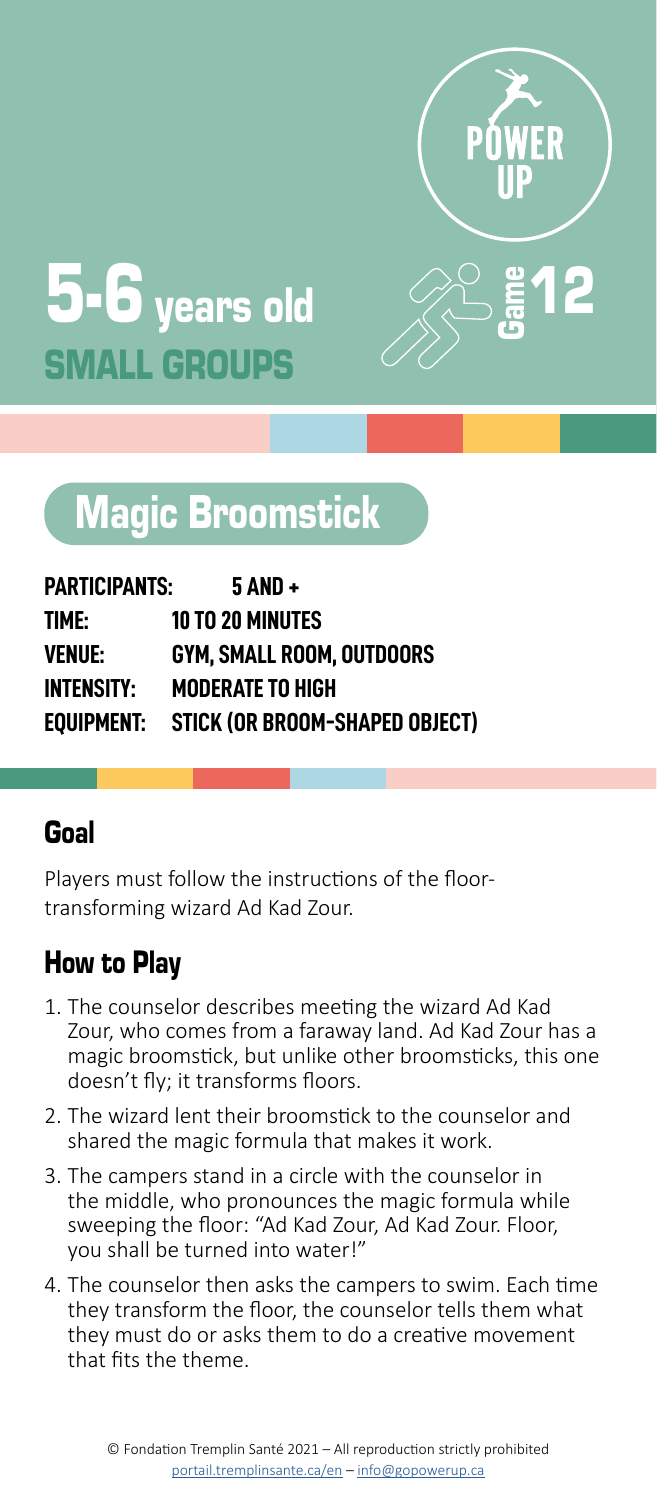- A camper can become the owner of the magic broomstick.
- The floor can be transformed into:
	- ͫ Ice: Skate forward and backwards across the floor, then spin in a circle, and do an arabesque.
	- ͫ Snow: Walk through deep snow and make big slow steps. Pretend to make a snowman by rolling a small ball of snow until it gets bigger and bigger, or make a snow angel.
	- ͫ Air: Fly like a bird flapping its wings, fly like an airplane, hover like a fly or a butterfly, etc.
	- ͫ Other ideas: Jell-O, walking on the moon, giant spring, quicksand, etc.

# Skills Developed

Full set of basic motor skills, depending on the movements selected by the counselor.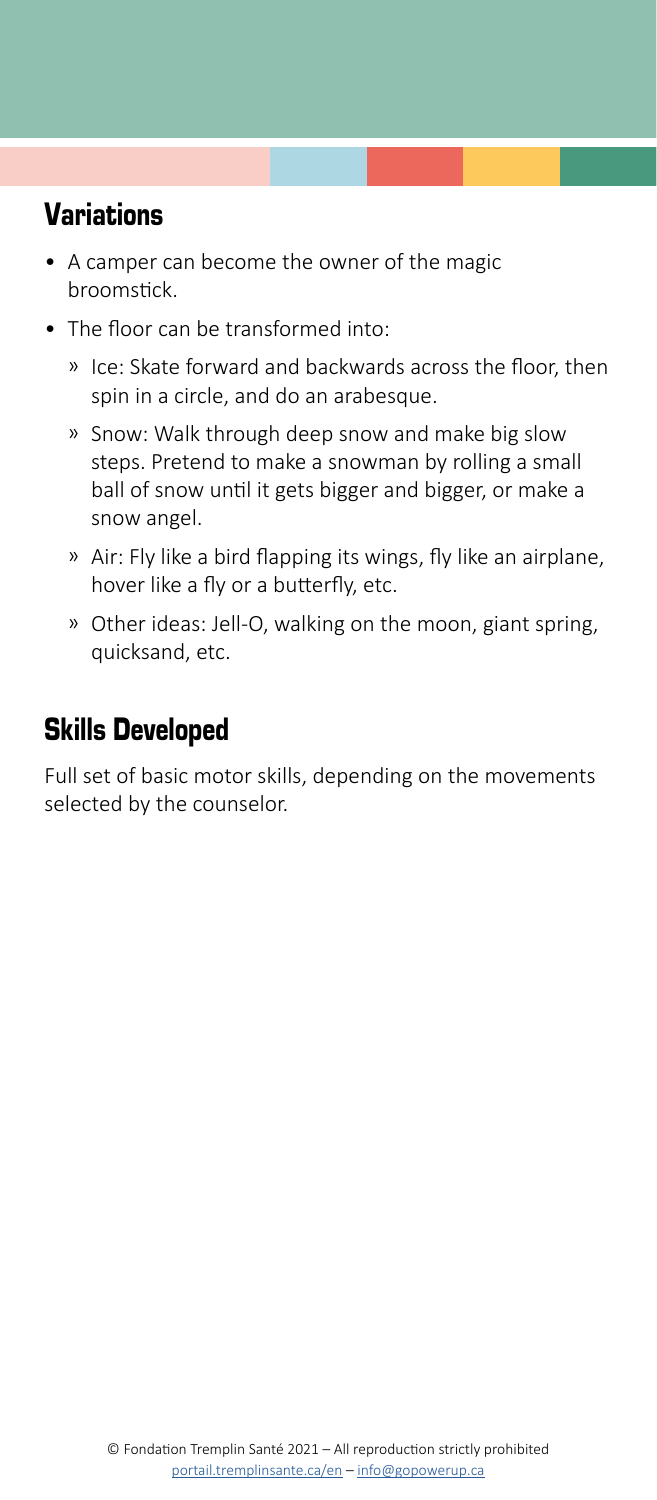

 $\bf{3}$ 



# Magic Die

| PARTICIPANTS:     | 6 AND +                                |
|-------------------|----------------------------------------|
| TIME:             | <b>10 TO 20 MINUTES</b>                |
| <b>VENUE:</b>     | GYM. SMALL ROOM. OUTDOORS              |
| <b>INTENSITY:</b> | <b>MODERATE TO HIGH</b>                |
| EOUIPMENT:        | ONE DIE (OR NUMBERED COUPONS IF NO DIE |
|                   | <b>IS AVAILABLE)</b>                   |

# Goal

Cross the forest as quickly as possible while imitating different animals. The animals chosen by the magic die are the only ones who can cross the spellbound forest.

- 1. Get the campers to line up.
- 2. Roll the die to determine which animal will cross the forest and how many points of contact the campers must have with the floor.
	- » One point: pink flamingo
	- » Two points: kangaroo
	- » Three points: dog with a broken leg
	- » Four points: frog
	- » Five points: spider (bum on the ground)
	- » Six points: animal of your choice (one to five points)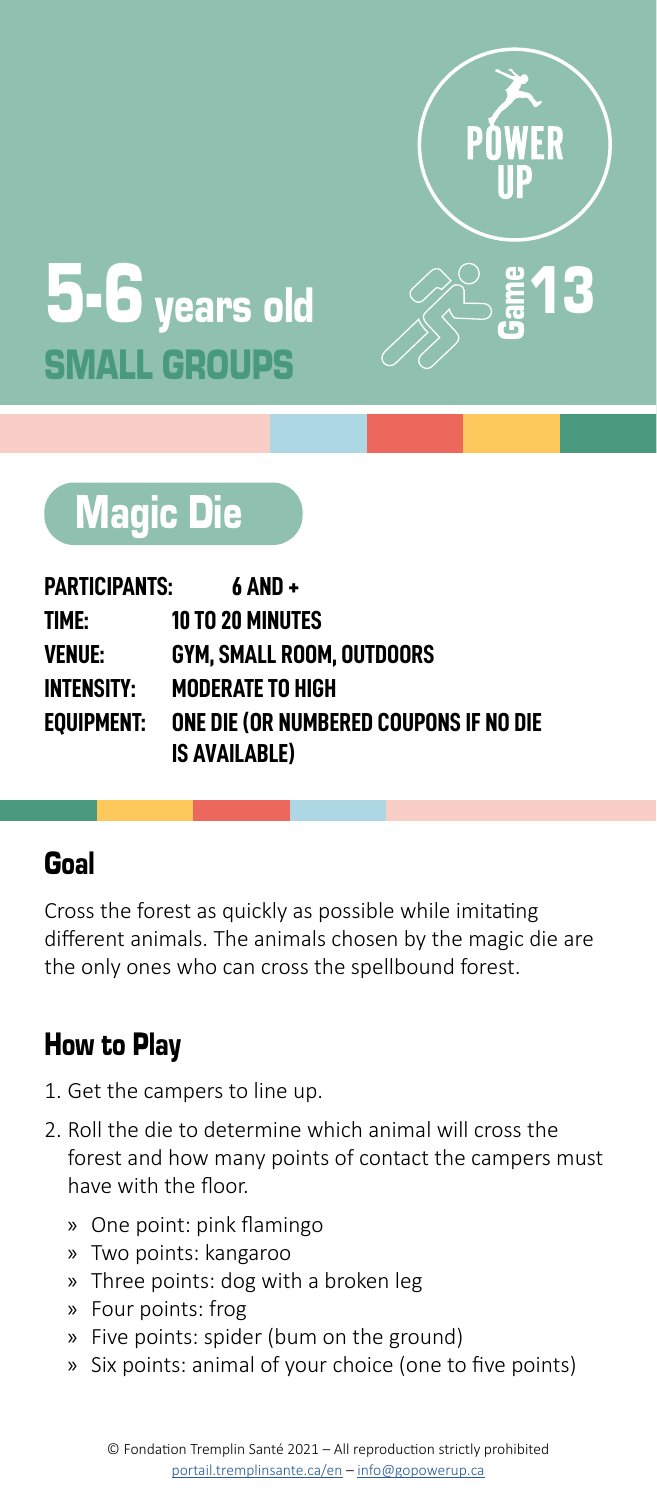3. During the game, the campers must stand as still as statues until the die is rolled. When the counselor rolls the die, the campers must cross the forest (gym) as quickly as possible.

# Variations

- Vary the types of movements corresponding to the numbers on the die.
- Vary the distance to be covered to cross the forest.
- Add trees in the forest (bowling pins) that the campers must go around without knocking them over.
- Map out a route the players must take to cross the forest.

# Skills Developed

Jumping, Static and dynamic balance, Crawling, Running, Galloping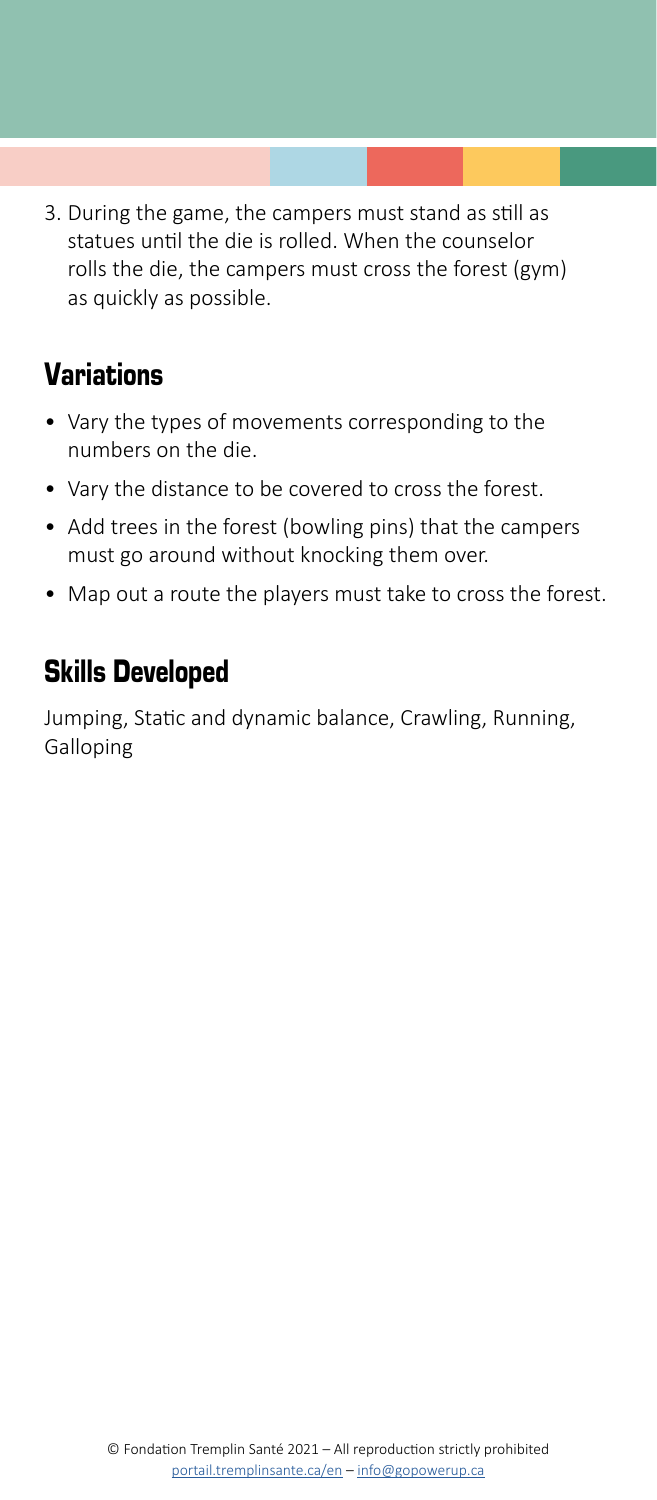



# occer Kings

| <b>PARTICIPANTS:</b> | 5 AND +                    |
|----------------------|----------------------------|
| TIME:                | <b>20 TO 30 MINUTES</b>    |
| <b>VENUE:</b>        | <b>GYM. OUTDOORS</b>       |
| <b>INTENSITY:</b>    | MODERATE TO HIGH           |
| EOUIPMENT:           | <b>ONE CONE PER PLAYER</b> |
|                      | ONE BALL                   |

#### Goal

Achieve the lowest score.

- 1. Get the players to form a circle, and place one cone behind each player.
- 2. Determine the game's length.
- 3. A player kicks the ball while staying in front of their own cone, and tries to knock down the cone of an opponent of their choice.
- 4. If the cone falls, the opposing player wins a point. The soccer king is in the middle. They retrieve the ball so that it remains in the middle, and send it back to a player of their choice. When the time is up, the player with the least points replaces the soccer king in the middle.